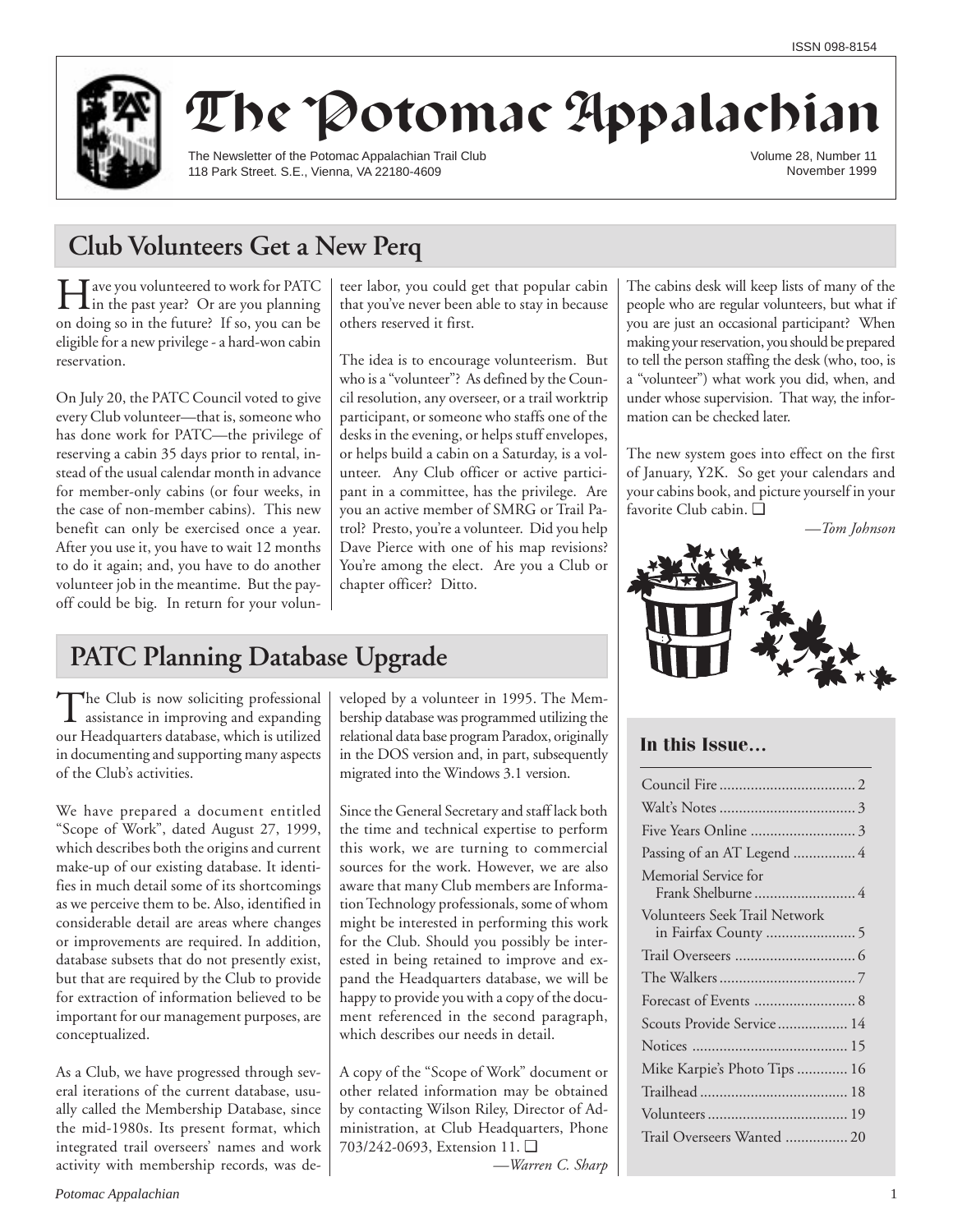## **Council Members, Chairs and** *PA* **Staff**

## **Officers**

**President:** Walt Smith, 703/242-0693, Ext. 40, wsmith@visuallink.com **VP Operations:** Tom Johnson **VP Volunteerism:** Mickey McDermott **Supervisor of Trails:** Peter Gatje Email: PJGatje@aol.com **Supervisor of Corridor Management:** Tom Lupp **General Secretary:** Warren Sharp

**General Counsel:** Eric Olson **Membership Secretary:** Terry Cummings **Treasurer:** Dick Newcomer **Recording Secretary:** Gerhard Salinger

**Sections/ Chapters Mountaineering Section:** Ozana Halik **SMRG**: Bud Hyland **Ski Touring Section:** Katherine Stentzel **North Chapter:** Steve Koeppen **N. Shenandoah Valley Chapter:** Martha Clark **S. Shenandoah Valley Chapter:** Lynn Cameron **Charlottesville Chapter:** John Shannon **West Virginia Chapter:** Jane Thompson

**Standing Committee Chairs (Council Members) Blackburn Trail Center:** Chris Brunton **Cabins:** Mel Merritt **Cabin Construction:** Charlie Graf **Conservation:** Mary Margaret Sloan **Corporate Donations:** Jack Reeder **Endowment:** Dick Newcomer **Finance:** John Richards **Hikes:** Tom Johnson **Internet Services:** Andy Hiltz **Land Management:** Vacant **Land Acquisition:** Phil Paschall & Eric Olson **Legal:** Eric Olson **Maps:** Dave Pierce **Maryland Appalachian Trail Management Committee:** Charlie Graf **Public Affairs:** Terry Cummings **Publications:** Aaron Watkins **Shelters:** Charlie Graf, 410/757-6053 **Trail Patrol:** Mickey McDermott **Tuscarora Trail Land Management:** Lloyd MacAskill

**Special Committees/Ongoing Activities Archives & Library:** Carol Niedzialek **Cabin Reservations:** Darlene Wall **Deputy Supervisor of Trails:** Rick Rhoades **Firestone Tract Management:** Shirley Strong **Information/Sales Desks:** Marguerite Schneeberger **Medical:** Dennis DeSilvey **Vining Tract Management:** Howard Johnson

**Potomac Appalachian Chief Editor:** Bianca Menendez jns-bianca@home.com **Features Editor:** Joanne Erickson **Forecast Editor:** Joe O'Neill JJONeill@visi.net **Pre-press:** Nancy Merritt, MeritMktg@aol.com

# **Council Fire**

The Council held its regular meeting on<br>September 14, 1999 at the Club headquarters. The meeting was attended by 21 Council members, 3 staff, and 4 Club members. PATC membership stands at 6,903, with 150 new members registering in the last month.

## **Personnel Changes**

Tom Johnson moved to the position of Vice President for Operations replacing George Still. Tom will be responsible for the 1999 annual report. Mickey McDermott was appointed as Vice President for Volunteerism and will remain as Chair of the Trail Patrol for the interim. Mel Merritt was appointed as Chair of Cabins Construction. Mel Merritt is reviewing maintenance needs for cabins and is developing a cabins overseers manual.

The President is looking for persons interested in being Chair of the Lands Management Committee and a member of the Endowment Committee.

## **A Gift for the Trail Lands Fund**

Mark Nelson, Special Events Coordinator of REI, presented PATC a check for \$1,000 for the Trail Lands Fund. The money can be used as a catalyst for other giving.

## **New Funds for Blackburn's Roof**

The Council voted to expend \$12,542 from the Cabins, Shelters and Building Lands Fund for materials for a new roof for the Blackburn Trail Center.

## **Joint ATC-PATC Training**

Tom Johnson reported that ATC and PATC are actively cooperating to develop and provide training courses of use to both organizations.

## **Update on the Saddleback Mountain Issue**

The response on the environmental Impact Statement for Saddleback Mountain in Maine overwhelmingly supports the alternative to protect over 2,800 acres (alternative one). ❑ *—Gerhard Salinger, Recording Secretary*



#### **HEADQUARTERS HOW TO GET IN CONTACT WITH US FOR CABIN RESERVATIONS, MEMBERSHIP INFORMATION, AND SALES**

**Address:** 118 Park Street, S.E., Vienna, VA 22180 **Hours:** Monday through Thursday, 7 p.m. to 9 p.m. and Thursday and Friday 12 Noon to 2 p.m. **Phone #:** 703/242-0315 **To receive an information packet:** Extension 10 **To leave a message for the Club President Walt Smith:** Extension 40 **24-hr. Activities Tape #:** 703/242-0965 **Facsimile #:** 703/242-0968 **Club E-mail #:** Wriley1226@aol.com **World Wide Web URL:** http://www.patc.net **STAFF DURING REGULAR BUSINESS HOURS Director of Administration:** Wilson Riley (Ext. 11) Email: Wriley1226@aol.com

**Trails Management Coordinator:** Heidi Forrest (Ext.12) Email: heidif@erols.com **Business Manager:** Regina Garnett (Ext. 15) Email: rgarnett@erols.com **Membership/Cabin Coordinator:** Pat Fankhauser (Ext. 17) Email: pfankh@erols.com **Sales Coordinator:** Maureen Estes (Ext. 19) Email: patcsales@erols.com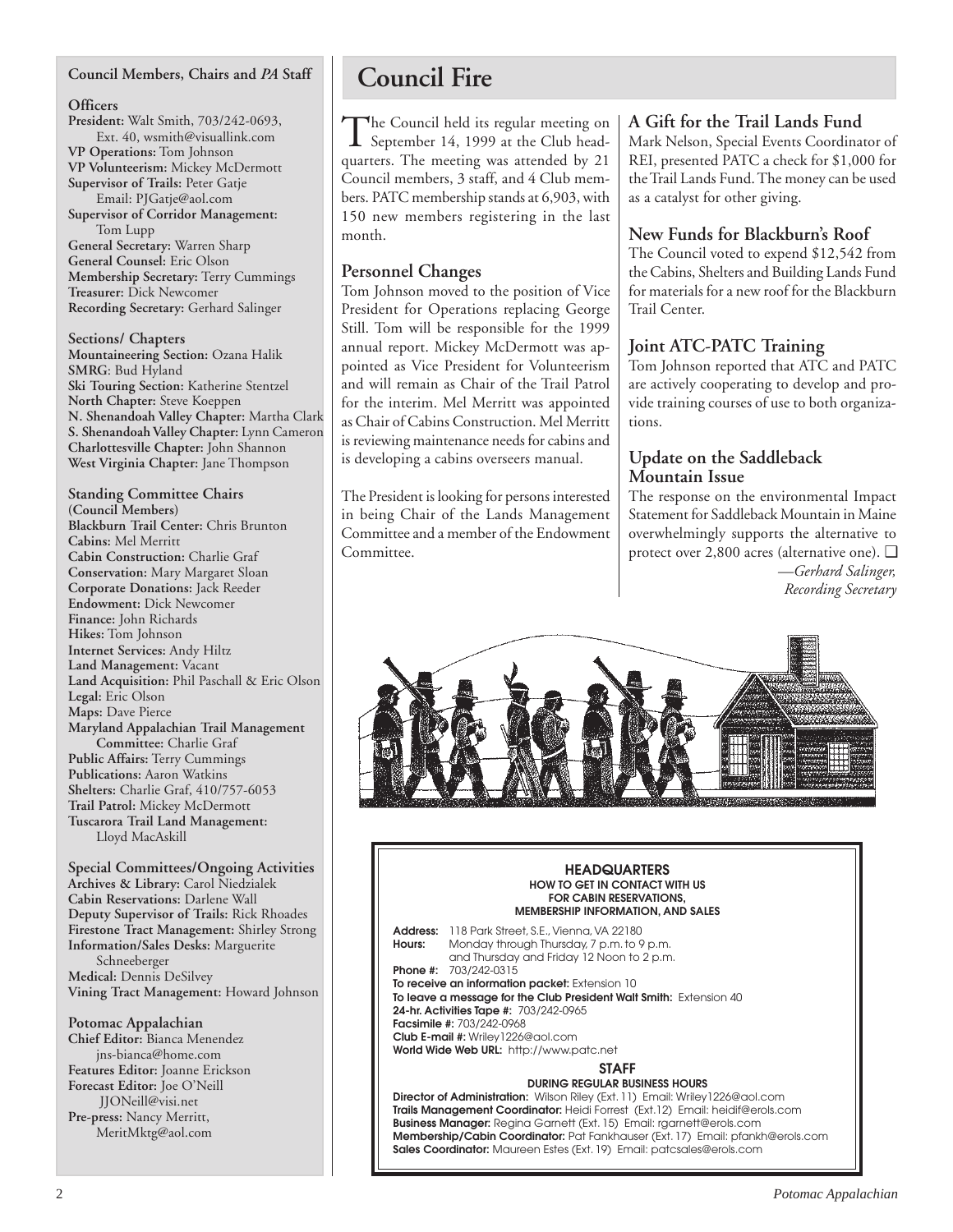## **Does Our Vision Become Our History?**

In 1921 Benton MacKaye had a vision of what the Appalachian Trail and its corridor might eventually look like. To what extent does vision assist in determining the future is a question that I have been pondering lately. How does one develop successful vision? MacKaye developed his vision by observing recreational trends of the '20s, then interpreting and applying them in a way he thought would benefit the average citizen. He also developed his vision by looking at the big picture, the Appalachian Mountains. As he wrote in *The Journal of the American Institute of Architects* in October 1921, "Let us assume the existence of a giant standing high on the skyline along these mountain ridges, his head just scraping the floating clouds. What would he see from this skyline as he strode along its length from north to south?...the crowded east—a chain of smoky bee-hive cities extending from Boston to Washington...he steps across the Potomac

# **Five Years Online**

Five years ago this past October, the first<br>typographical characters of what was to become PATC's presence on the Internet were typed into an office computer in Rosslyn Virginia. At the time, I was an employee of BBN Corporation, one of three companies involved in creating DARPANET, the predecessor to today's Internet. One month earlier, a coworker had introduced me to something new called the World Wide Web. As I took my computer on its first "surfing trip", it became obvious to me how it could benefit PATC. A little voice inside me said, "This is going to be something big". I decided PATC had to go "online". Meanwhile, somewhere in Redmond, Washington, someone named Bill Gates was laughing off the Internet as a "flash in the pan".

# **PATC Goes Online**

While the web had been around for over a year, it hadn't quite caught on in the general population. In October 1994, a search of the Internet didn't reveal any trail clubs online. A number of forward-thinking organizations had posted web pages on the Internet, and new offerings were announced each week on the National Center for Supercomputing Applications website in an

near Harpers Ferry and pushes through into the wooded wilderness of the Southern Appalachians where he finds preserved much of the primal aspects of the days of Daniel Boone." Have we preserved enough of the wooded wilderness outside of our "bee-hive cities"? The giant also "notes the opportunities for recreation...secluded forest, pastoral lands, and water courses, which, with proper facilities and protection, could be made to serve as the breath of a real life for the toilers in the bee-hive cities along the Atlantic seaboard and elsewhere." Have we developed the needed recreational facilities for PATC members, who live mostly around the beltways of the "bee-hive cities"?

# **Shelters and Camps**

The future recreational facilities that MacKaye anticipated were related to a series of recreational communities, all connected by a walking trail. Today we call that walking trail the Appalachian Trail. The facilities were to be built in three different types of situations: shelter, community, and food and farm camps. The shelter camps "should be located at convenient distances so as to allow a comfortable day's walk between each. They should be equipped always for sleeping and certain of them for serving meals." They should be built by "volunteer workers. For volunteer 'work' is really 'play.'" So far, it appears that what has been accomplished reflects MacKaye's vision.

What about the other camps? The community camps "would grow naturally out of the shelter camps...where people could live in private domiciles...organized for recreation, for recuperation, and for study. Summer schools or seasonal field courses could be established and scientific travel courses organized and accommodated in the different communities along the trail." PATC has not established private domiciles in conjunction with our "community camps," such as the Vining Tract where we now have four cabins. However, as I observe the diverse recreational, social, and training activities that increasingly

*See Walt's Notes, page 16*

area called "What's New". Every day, around 30 new websites appeared in "What's New" worldwide. At the time, there were no books on HTML, no slick HTML editors, no "easy conversion" to HTML using MS Word—just a single "specification" outlining the few HTML "tags" that existed at the time. I used the spec as a guide and saved web pages to my computer hard drive that I thought were interesting. I opened the files in Windows Notepad and figured out how the HTML tags were being used to create different effects, essentially "reverse engineering" selected web pages to understand how HTML worked.

Over the next three months, I taught myself the language, learned the ins and outs of scanning, learned how to create computer graphics, and then went on the search for some free space on the Internet. I found an outdoor website in Texas called the "Backcountry Home Page" willing to provide server space to post information. In December 1995, unknown to our Club, information about PATC appeared to the public as the second trail club website on the Internet (a savvy network administrator and club member of the Appalachian Mountain Club managed to beat PATC to the Internet by one month). PATC was finally visible to the world.

# **PATC's Website Becomes Official**

Then the thought occurred to me. If the Internet were going to grow into what I thought it would, perhaps it would be a good idea to make the PATC information something more than an informal site assembled by a past officer. I decided to get formal approval from the Club Council to make the PATC site official.

I remember that Council meeting well. After I had explained the concept of the Internet to everyone in attendance, a few Council members looked at each other thinking, "What's Andy up to this time". Perhaps two people on Council had electronic mail accounts. One asked, "Is this anything like AOL", which at the time was strictly a dialup entertainment service. "Well, kinda", was my answer. After some discussion and hesitation, Council reluctantly provided conditional approval to make the website "official", but only after a select group of Council members had reviewed what I had posted so far. No funding was provided for the effort—the site remained online under the good graces of Stephen Johns of the Backcountry Home Page.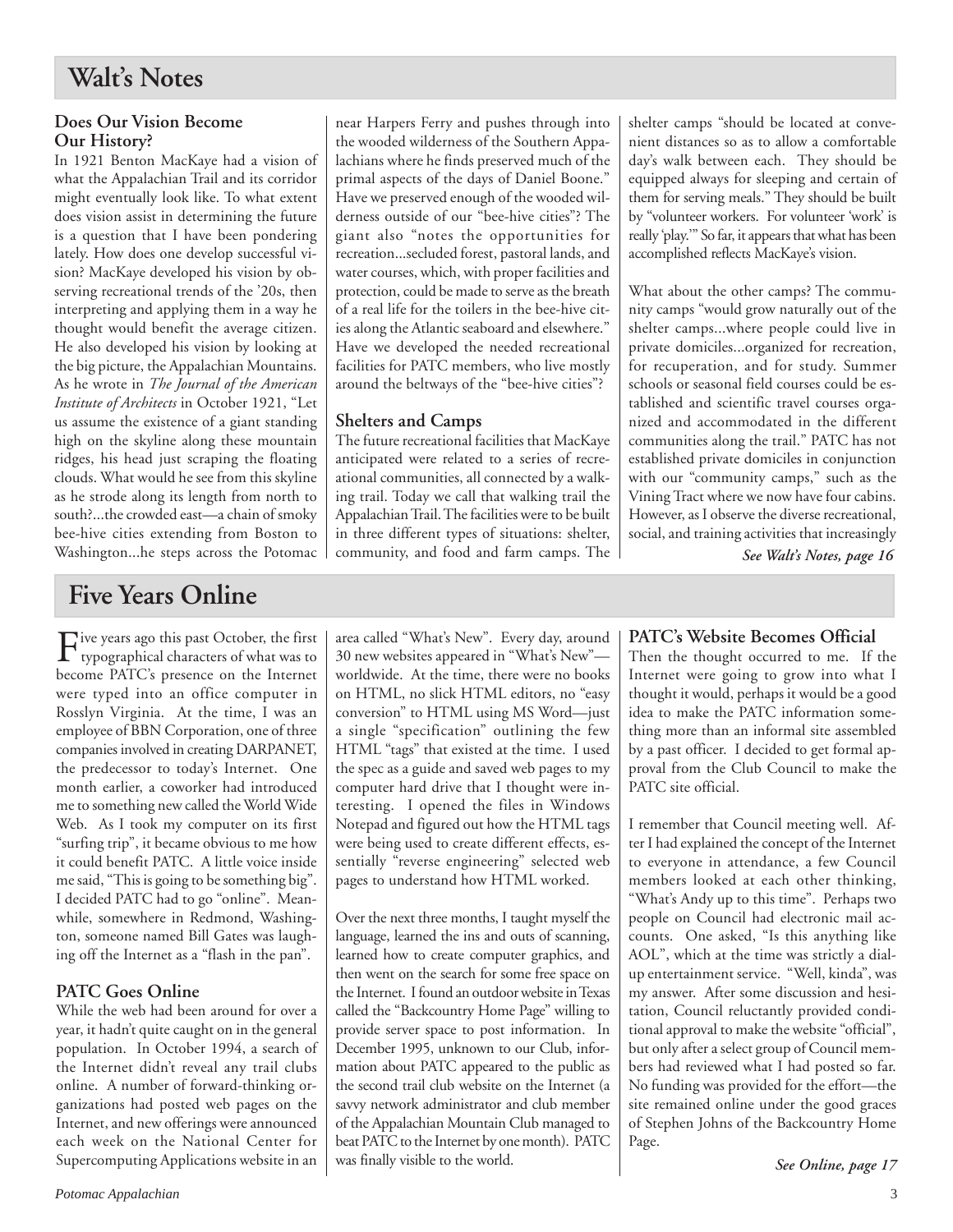# **Passing of an AT Legend**

Edward B. Garvey (member 1952-1999) died September 20, 1999. The fifty-third person to hike the entire Appalachian Trail (in 1970 immediately after retiring from fulltime work), his book recounting the hike, *The Appalachian Hiker,* strongly contributed to the large increase in number of hikers attempting through hikes of the AT in the 1970s, which continues even today.

As Supervisor of Trails, 1959-1963, Ed instituted repairs of ATC shelters and convinced the Virginia Department of Transportation that signs identifying the Appalachian Trail should be erected at Trail crossings of state highways. Some of us remember when he removed a past-president from his twelveyear overseership of a section of AT because of its inadequate maintenance, Though the past-president denied inadequacy, he didn't get the section back.

Elected President of PATC for 1972 and 1973, Ed spent several months of 1972 in Zagreb and Skopje, Yugsolavia, as backpacker and hiker member of the U.S. Information Agency's Outdoors Recreation exhibit. In 1973, he accepted the invitation of Russians he met at the fair to hike with them in the mountains near Lake Baikal and to climb Chursky Peak. In 1974, he led a two-week PATC excursion to the mountains of Yugoslavia.

In the late 1960s and in the 1970s, he was Shelters Chairman for the Appalachian Trail Conference; he also served several years on the Board of Managers for the Conference. In 1976 or early 1977, Grant Conway, another past president of the Club, and Ed wrote a joint letter to a Congressional committee, which initiated a chain of events that culminated in the passage of the 1978 National Trails Systems Act.

Ed began a second through hike of the AT on April 14, 1990, reaching Duncannon, Pa. on July 14. After a week or two back in Falls Church, he flip-flopped to Maine, climbing Mt. Katahdin on July 31. He found Maine to be much tougher hiking than he had twenty years earlier, and, after two bad falls, he abandoned the hike September 8 at Gorham, N.H. *The New Appalachian Hiker* tells of that hike, of his fifty years' hiking on the AT, and also about changes on the Trail after the passage of the 1968 and 1978 National Trails acts.

Ed will be missed at PATC annual meetings and ATC conferences, both of which he regularly attended. He was also a member of the Association of Long Distance hikers.

*—Paula M. Strain*

# **Memorial Service for Frank Shelburne, October 2, l999**

Frank Shelburne, who was the subject of an article in the August 1999 *Potomac Appalachian,* died in his sleep on September 17, 1999. When his nephew, Walter, suggested a memorial service somewhere in the woods, his friends thought that the most appropriate place to scatter his ashes would be on the trail he named, built, and maintained into his eighties—the Hot-Short trail in Shenandoah National Park. Little did they reckon on the power of the Hughes River to make this event reminiscent of a Frank Shelburne hike: adventure, bushwhacking, disarray, camaraderie!

Approximately 50 friends met at the Old Rag Parking lot to walk up the Weakley Hollow Fire Road, cross the Hughes River to the Nicholson Hollow Trail, then up the NHT to the junction with the Hot-Short Trail. The first crossing had been improved by the Blue and White Crew (more rocks added), but the recent heavy rains had submerged the rocks. All of the participants were wearing boots, and some had brought river crossing shoes, so a few hardy souls stood in the stream and helped the others across on the rocks (the water wasn't too cold!). So far, so good.

When we came to the second crossing, some forged ahead successfully, one fell in, and the rest decided to hold the service on the near side of the Hughes River. Some of those who had crossed the river never came back for the service, while others waded the river again with help from Herb Cooper, who was the one who had fallen in previously. Meanwhile, a considerate property owner, Mell Ellis (see *PA* September 1999, p. 16), invited us to bushwhack along the river on his property for a possibly easier river crossing. When this was still not possible, he encouraged us to make

# **Edward Bohan Garvey (1914-1999)**

On Monday, Sept. 20, 1999, Edward Bohan Garvey of Falls Church, Va., died of congestive heart failure at Arlington Hospital.

He is survived by Mary Quick Garvey, his wife of 61 years; three sons, Dennis Patrick Garvey of Los Angeles, Daniel Michael Garvey of Vienna, Va., and Kevin Quick Garvey of Los Angeles; two daughters Kathleen Garvey Menendez and Sharon Helena Garvey both of Falls Church, Va.; seven grandchildren and three great-grandchildren; a brother Louis Jerome Garvey of Richland, Wash., and scores of nieces and nephews.

A funeral mass was held on Friday, Sept. 24, 1999, at St. James Catholic Church, Falls Church, Va., attended by many of Ed's PATC and ATC friends. A reception was held following the mass at the Garvey home.

At the request of the family, PATC has established a memorial fund in Ed's name. Proceeds will be used for a suitable A.T. related project. Contributions may be sent to: **The Edward B. Garvey Memorial Fund, PATC, 118 Park St., SE, Vienna, VA 22180.** Acknowledgements will be made to the family.

use of a beautiful clearing by the river, with appropriate pulpit-like rocks in the center. On these rocks we placed pictures of Frank as a member of "The Motel Backpackers", as one of a musical group that often entertained for residents of nursing homes, and as a former president of Wanderbirds Hiking Club, with past hiking schedules showing hikes he had led.

Walter suggested a moment of silent appreciation for our surroundings and then read a poem by T.S. Eliot. He talked about Frank's full life, noting that he had visited more than 100 countries, had just traveled to South America this summer, and was signed up for two ski trips in 2000! Members of the group

*See Shelburne, page 5*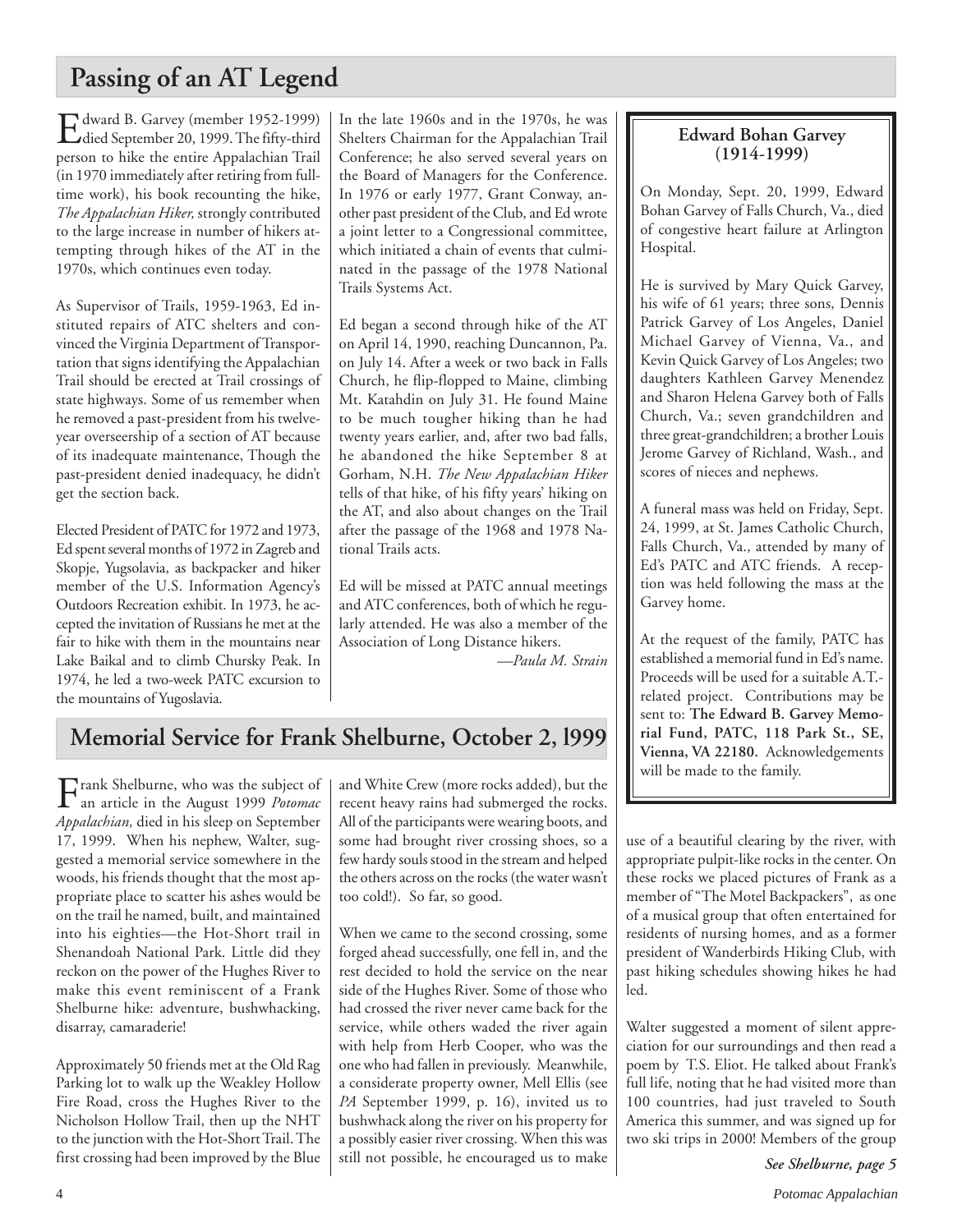## *Shelburne, from page 4*

told funny and touching anecdotes about **Obituary** Mr. Ellis' bridge to keep our feet dry, and Frank. It was clear that we thought Frank was a role model to us all in having lived his life to the fullest, in his work for the causes he believed in, and in never giving in to old age or ill health. Walter concluded with the reading of two more poems. We were invited to reach in and take some of Frank's ashes to scatter in the woods and in the river. Dan Risley and Larry Hatakeyama took some to scatter on the AT as well.

We all walked back to the parking lot, guided at turning points by red plastic arrows on the

ground á la Shelburne, this time crossing shared in some liquid refreshments. Walter had emptied Frank's liquor cabinet and encouraged us to take home what we didn't drink in memory of Frank. George Jocher had brought the Wanderbirds cooler filled with beer and soft drinks. Frank would have given this happy hour one of his highest ratings.

It was a memorable day, one that Frank would have enjoyed. We're going to miss you, Frank. ❑

*—Joan Cooper*

Frank Shelburne (member 1961-1999) promised to hike September 18; when he failed to appear, investigating friends found him dead in his apartment. Frank maintained for over a dozen years a blue-blazed trail in the Hazel River country. Spring clearing was always done as a group affair with all overseers in that area and their friends joining in. Frank led numerous hikes for both the Trail Club and the Wanderbirds, and was a member of the Washington Ski Club.

*—Paula Strain*

# **Volunteers Seek Trail Network in Fairfax County**

**Lurrent opportunities for extensive** hikes in Fairfax County are limited largely to the PATC-maintained Potomac Heritage and the Bull Run-Occoquan trails. A new group of volunteers, including several PATC members, are actively involved in promoting hiking trail development in Fairfax County. In a heavily developed county such as Fairfax, relatively little land remains undeveloped. Stream valleys are among the best alternatives for creating long, interconnected off-road trails that meet residents' needs for long-distance trails as well as providing significant recreational opportunities for the families that live close to the trails who may wish to walk or ride "off-road" in the evening or on weekends.

Although a number of Fairfax County residents, including several members of PATC, have been interested in developing trails in Fairfax County for several years, their efforts have begun to yield concrete results only within the past 12 months. In September 1998 a new Board of Directors of the Potomac River Greenways Coalition (PRGCI), a nonprofit organization interested in promoting greenways and trail development in the Potomac River corridor, decided to focus principally on developing trails in Fairfax County in the near term. PRGCI has two affiliated chapters, Fairfax Trails and Streams and the Great Falls Trail Blazers, which are composed of a number of enthusiastic volunteers. Several trails may be developed in the relatively near future, including a cross-county trail that would run more than 30 miles from Lorton in southern Fairfax County to the outlet of Difficult Run in the Potomac River. Other trails include multipurpose trails in Great Falls and stream valley hiking trails in McLean.

For National Trails Day, Fairfax Trails and Streams (FTAS) with PATC, the Northern Virginia Hiking Club, and the Sierra Club sponsored a two-day hike along the proposed route for the cross-county trail. Several Fairfax county supervisors participated in this event, including Kate Hanley, Gerry Connolly, Robert Dix, and Stu Mendelsohn. As a result of the interest generated by this hike, the Board of Supervisors requested that the staff of the Fairfax County Parks Authority work with FTAS to promote its development. Previously, the Park Authority and FTAS had been working together to develop hiking trails in the Difficult Run and Pimmit Run stream valleys. In 1999, funding has been included in the county budget for design or construction of parts of both trails.

As part of this ongoing collaboration, FTAS has requested that the Park Authority consider the adoption of Appalachian Trail standards for trail construction so that trails could be developed principally by volunteer effort without the expenditure of huge sums of money. PATC member Bernie Stahlman described AT standards to the Park Authority Board at a meeting in May. In the past twelve months FTAS volunteers have cleared a major section of trail along Difficult Run between Colvin Run Mill and the Dulles Access Road and have undertaken a massive trash cleanup along Pimmit Run.

The Great Falls Trailblazers have focused their efforts on promoting development of multipurpose trails beside historic roads in Great Falls. These trails would connect with Great Falls National Park, River Bend Regional Park, Fairfax County Turner Park, Colvin Run Park, and Grange Park and with the Potomac Heritage and Difficult Run Trails.

Donations of easements are being sought to preserve greenways along eight historic roads so that pedestrians, bicyclists, and equestrians may safely travel to the parks and to the Difficult Run and Potomac Heritage Trails.

PATC members and others who are interested in learning more about Fairfax Trails and Streams activities are invited to check out its Web site: (http://potomacgreenways.home. mindspring.com/acts.html) or to contact Bill Niedringhaus (703/821-0975) or Bob Jordan (703/556-4887). Monthly meetings are held at the McLean Governmental Center on Balls Hill Rd. at the corner of Lewinsville Rd. (adjacent to the intersection of Dolley Madison, Route 123, and Lewinsville Rd.). The meetings remaining for 1999 are scheduled Nov. 1 and Dec. 6 at 7:30 p.m.

Those interested in the activities of the Great Falls Trailblazers are invited to attend their monthly meetings held at the Old School House next to The Grange on Georgetown Pike near Innsbruck Ave. The next meeting will be held Oct. 27 at 7:30 p.m.

Both groups are actively seeking new volunteer associates who may be willing to donate some of their time or make a tax-deductible monetary contribution to further the trail development efforts. Checks for use by Fairfax Trails and Streams and the Great Falls Trail Blazers should be made out to the parent organization—Potomac River Greenways Coalition, which is a 501 (c)3 nonprofit organization. Please send checks c/o Donald Finberg, 6540 Divine St., McLean, VA 22101.

*—Robert Jordan*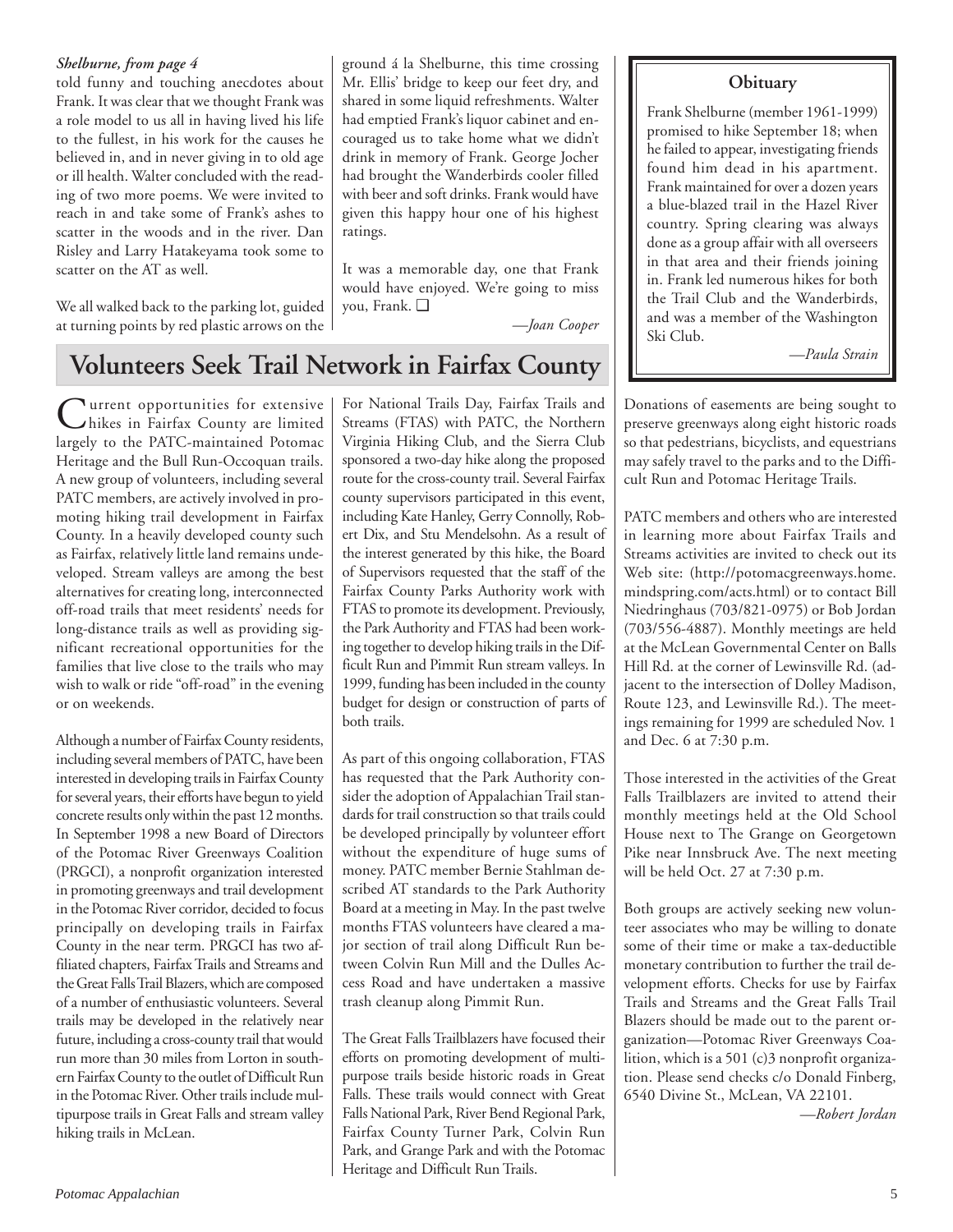# **Trail Overseers**

Contrary to what many think, those sce-<br>nic hiking trails we travel in Shenandoah<br>National Barbara de la decedent National Park (including the Appalachian Trail), the George Washington National Forest, and hundreds of miles of other footpaths are maintenance-intensive. Nature will easily reclaim a trail in short order; weeds will hinder walking; branches will grow toward the sunlit trail openings. Trees can topple across the trail, and rains will wash away the treadway if waterbars (which divert rain runoff away from the trail) aren't kept clear of debris. Without regular maintenance, especially during the growth surges of spring and summer, weeds and foliage alone can make a trail impassible in one hiking season.

Nearly 500 PATC members serve as individual Trail Overseers, venturing out in their free time and working on their selected sections of trail. One of these volunteers is Becki Swinehart, Trail Overseer responsible for 1.2 miles of the Tuscarora Trail near Bentonville, Va. On weekends, when she's not training with the Shenandoah Mountain Rescue Group, Becki is working to make sure her trail is safe and passable.

Becki usually goes out by herself. Occasionally she gets friends to accompany her, offering them the sense of accomplishment that follows a day's hard work, and if that intangible remuneration is a bit too abstract, she offers the ultimate enticement: ice cream cones in nearby Front Royal. "The ice cream comes after we've worked on the trail," laughs Becki, tossing back her leonine mane of firered hair. When asked why she chooses to do this physical labor in her free time, Becki says, "It's the usual cliche, I suppose. I've done so much hiking on trails that other volunteers have worked on that I feel like I should be returning their efforts."

One Saturday Becki, accompanied by Tony Hoade, friend and fellow PATC and SMRG member, parked at the trailhead off Route 340, outfitted themselves with handsaws, pruners, loppers, weed scythes, and hardhats, and proceeded to clank their way up the trail. With pruners in hand they clipped away encroaching branches (it's the scenery you want to catch your eye, not a branch) and scythed weeds as they made their way up the mountain trail, until they arrived at the site of today's task, which was to clear out a warren of downed trees blocking the trail, close to where it crossed into the eastern border of the Shenandoah National Park. Not only had trees fallen across the trail, but in several areas dead pines had toppled together to form interlocked tepees of wood.

It takes time to decipher the sequence of dis-*See Trail Overseer, page 7*

Photos by John Luck





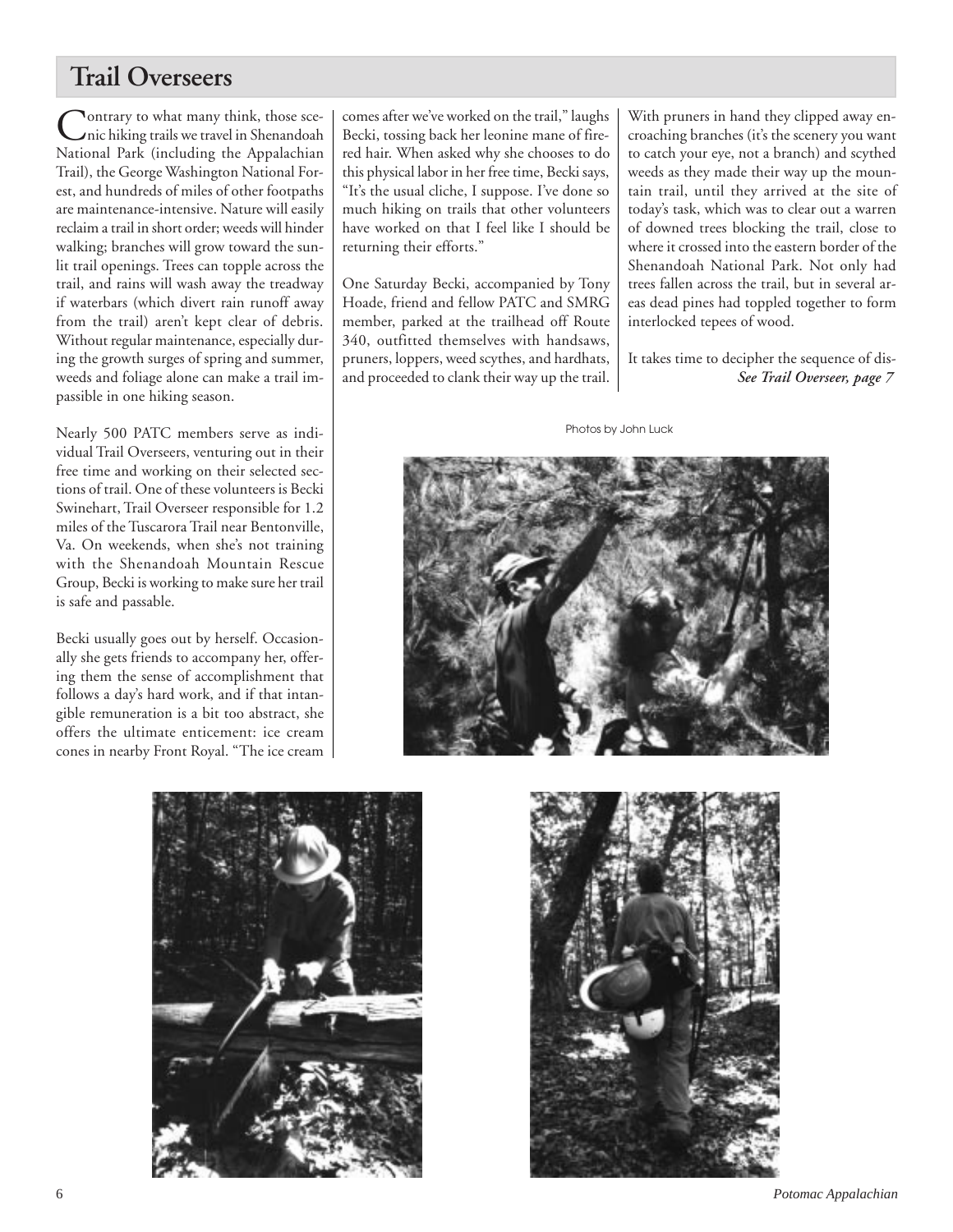## *Trail Overseer, from page 6*

assembling a trail-blocking abatis. The trees have to be cut down in the reverse order of which they fell to ensure that they can be easily pulled down. After a few minutes strategizing, Becki and Tony attacked with saws and loppers.

Progress was measured in yards. One tree cut to manageable size and rolled off the trail led to another, yet after a day's concentrated labor, the result was a cleared section of previously impassable trail that the next hiker or backpacker will blithely walk through, perhaps the more observant among them noticing the sawdust littering the easily traversed pathway beneath their feet. ❑



*—John Luck*

# **The Walkers**

In a Club of long-range walkers, the Walk-<br>
ers, Dorothy and Egbert, provided leaderers, Dorothy and Egbert, provided leadership for over 50 years. Their combined efforts helped lift PATC to the stature it holds among outdoor organizations.

Egbert was born in South Haven, MI., in 1900. He became a professional botanist, graduating from the University of Michigan. He taught in Canton, China, from 1922 to 1926, then for two years at the University of Wisconsin. He came to the Smithsonian Institution here in Washington in 1928 and received his Ph.D. in botany from Johns Hopkins University. He was a specialist in Asian and Pacific Island plants.

Egbert had become a friend of Fred Blackburn, who with his wife Ruth provided leadership in PATC for many long years, from the 1930s to the 1980s. Fred took Egbert on a Club trip in 1929, and that was enough to convince Egbert that PATC was a good thing. He joined soon after.

Dorothy Kemball was a native of Washington, DC and a teacher in its public school system. She took her first Club trip in 1929, wearing knickers, which she said were very "wild" for a girl in those times, especially on a Sunday. She felt comfortable with the group and came back again and again and then joined.

## **Egbert Brings His Expertise to Trail Maintenance**

Egbert made his first blaze on the AT in 1931.With his botanical knowledge, he advised the Club that chopping blazes damaged the trees and that painting blazes on the outer rough bark did not last as that bark fell away over a short period of time. He devised the method of scraping the outer bark down to the smooth inner bark, not far enough to damage the cambium growth layer, and then painting the white blazes on that. Once the Club's leaders of those years were convinced, axes were left at home, and paint buckets and brushes were brought out on the Trail. So, because of Egbert Walker, we have the familiar white-painted blazes on the Appalachian Trail, as other clubs adopted this method. It is possible that members came back from work trips spotted with white paint, but there were no more chopped fingers or arms, and paint washes off quicker than axe cuts heal.

Early in the '30s, Egbert became a Trail Overseer, taking on 6.45 miles near Mt. Weather in Virginia and kept this important post for about 30 years. He felt, like others, that Trail Overseers were the backbone of the Club as the Trail was what it was all about, was why the Club existed.

He never let a slight limp or weak arm, holdovers from a childhood case of polio, stop him from chosen activities. He pushed toward his goals and never considered his weaknesses as handicaps and never even mentioned them. For a short while, Egbert led a group of nature walkers from both the Wildflower Society and PATC, but these nature lovers dawdled too long for Egbert's taste, admiring plants after they had found them, and so he dropped that job. It was too much like his

daily work. He once said that just because he was a botanist did not mean that he wanted to spend his weekends looking for plants any more than just because he was a minister's son (which he was) meant that he wanted to attend church every Sunday. He spent many Sundays, probably hundreds of them, on the Appalachian Trail.

# **Egbert the Mapmaker**

When Egbert once mentioned to Frank Schairer and Myron Avery that he had made a map of his hometown when he was a boy, he was instantly appointed to the Club's Map Committee. Like other such appointments made in the early '30s, this was made on the return from a work trip, when the appointees were too exhausted to resist. It was said that if one accepted a ride home from a Club work trip with either Club President Myron Avery or Supervisor of Trails Frank Schairer, one would be conned into a responsible post in the Club by the time Washington was reached. Best to refuse a ride, until one was sure of what was on their minds!

In 1932, Egbert became Chairman of the Maps Committee and held that job from then until 1952, then again from 1960 until 1976. Thus, he was a member of the Council for 36 years, possibly a record. He took to the job of providing the maps with enthusiasm and ability. PATC's maps became known for their meticulous detail, accuracy, and appearance. In the early days they sold for a dime up to a quarter, but when the Army bought out the entire supply of maps of Shenandoah National

*See Walkers, page 13*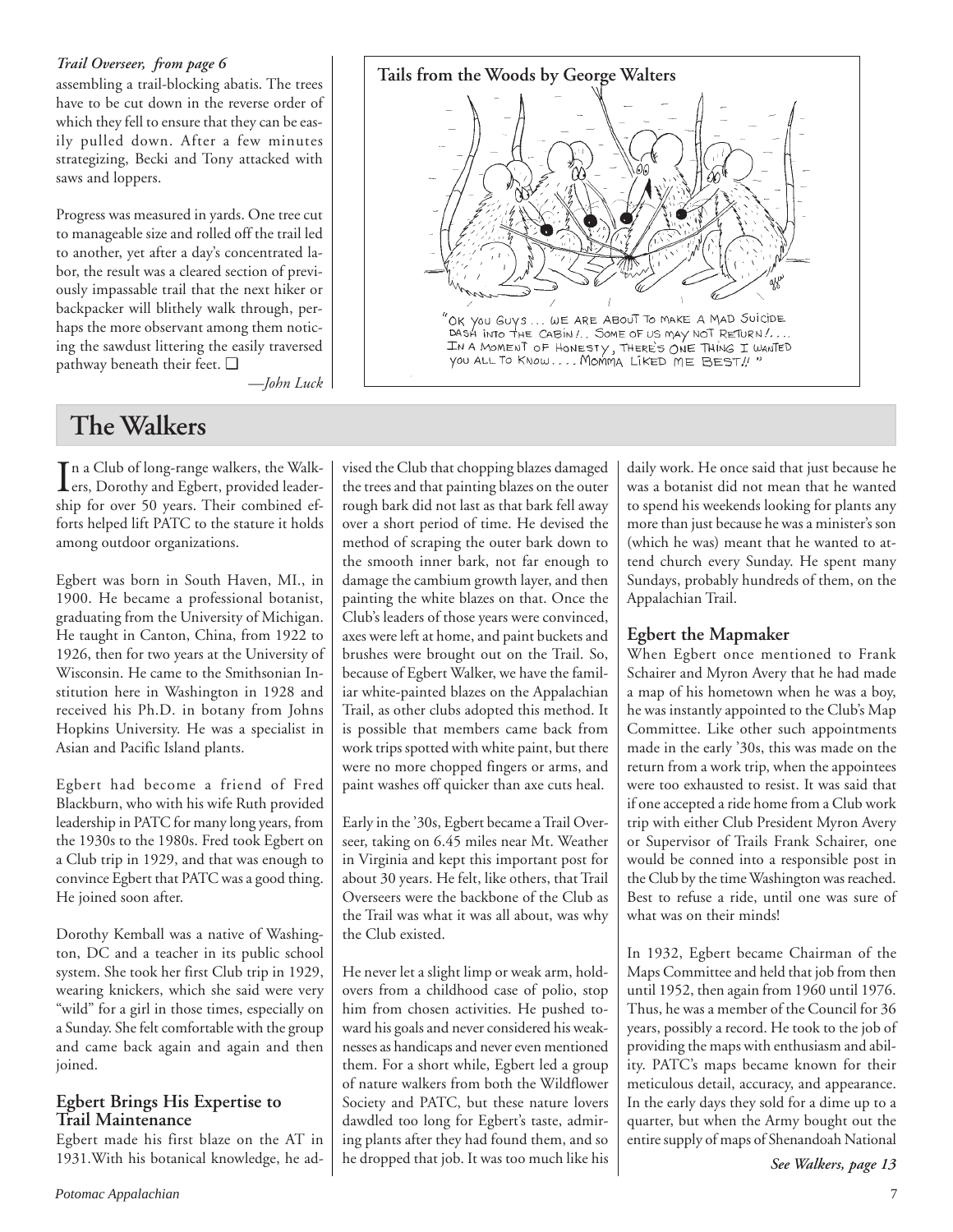### **Charlottesville Chapter**

The Charlottesville Chapter hikes every Saturday, summer, winter and in between. Hikes are about 8 miles. Trail maintenance is usually done on the last Saturday of the month. Meet at Sprint parking lot, 2307 Hydraulic Road at 9 a.m. with food and water for the day. We hike trails in the Southern, Central and occasionally Northern Districts of Shenandoah National Park, and in George Washington National Forest. INFO: Jere Bidwell 804/295-2143, John Shannon 804/293-2953 or Lois Mansfield 804/973-7184.

### **North Chapter**

The North Chapter of PATC conducts monthly trail work trips on the Maryland and Pennsylvania sections of the Appalachian Trail (AT) and on the Pennsylvania sections of the Tuscarora Trail. We also lead hikes on these and other trails. Maryland AT work trips are generally held on the first and third Saturdays—contact Mark Mitchell (mdtrail@yahoo.com), 301/461-7048 for information. Pennsylvania work trips are generally held on the AT on the first Saturday and on the Tuscarora on the third Saturday—contact Charlie Irvin, 301/447-2848 or Pete Brown (peter.brown4 @worldnet.att.net) 410/343-1140. Pennsylvania AT work trips also include an optional Saturday night stay at the Gypsy Spring cabin. Dinner, breakfast, and camaraderie available. For information on upcoming hikes, contact Chris Firme (bncfirme @innernet.net) 717/765-4833. For general chapter information, contact chapter president Steve Koeppen (patcnorth@mail.com) 410/756-2916 or visit the North Chapter home page (www.patc. net/north\_ch.html).

# **Chapters**

### **Northern Shenandoah Valley Chapter**

The Northern Shenandoah Valley Chapter sponsors hikes in national and state parks and forests in the Shenandoah Valley vicinity, open to the public, on a monthly basis except during the winter. Hikes are posted in the **Forecast.** Other activities are in the NSV Chapter Newsletter. For further information contact Martha Clark (mclark@visuallink.com) 540/ 665-2101.

### **Southern Shenandoah Valley Chapter**

See **Forecast** for work trips and hiking events sponsored by the Southern Shenandoah Valley Chapter. Most trips meet in Harrisonburg at the Cloverleaf Shopping Center at 8:00 a.m. Hikers from the DC area should allow about 3 hours to get to our region. INFO: in Harrisonburg, call Suzanne 540/269- 4341; in Staunton or Waynesboro, call Vernon 703/ 886-9218, or Doris 540/885-4526.

#### **West Virginia Chapter**

Chapter meeting at Highacre on the first Wednesday of the month; see **Forecast** for up-coming activities. For further information on chapter activities or to receive the chapter newsletter contact Jane Thompson 301/ 865-5399.

#### **Ski Touring Section**

The Ski Touring Section has served since 1974 to introduce Washington area residents to cross-country skiing and to provide cross-country skiing opportunities to experienced skiers. The Section sponsors winter weekend ski trips for all levels of skiers to nearby mountains in Maryland, West Virginia and Pennsylvania, as well as periodic social events year round. INFO: Katherine Stentzel 703/781-3249.

### **Mountaineering Section**

We're a diverse group of local Washington, DC area climbers. Young and old, male and female, crag rat, sport climber, and alpinist, active and armchair types — we all enjoy climbing in its many varieties. We also share common interest in promoting safe climbing, conserving the outdoors, developing new climbers' skills, representing the Washington area climbing community, and having fun! We provide instruction for those who want to learn the basics — we're not a school, but we can get you started. We go climbing, either locally or further afield, nearly every weekend. In the winter we organize trips to the Ice Festivals in the Adirondacks and the White Mountains for beginning and advanced ice climbers. For further information contact Ozana Halik (mrkayak2@AOL) 703/ 242-0177.

#### **PATC Midweek Hikes**

PATC's **Vigorous Group** hikes 8-10 miles at a fast pace; and the **Easy Hikers** hike 5-8 miles on trails with little elevation change. See below for scheduled trips; check the weekly tape (703/242-0965) on Thursday or Friday for any changes or additions.

#### **Other Clubs' Hikes**

Capital and Wanderbirds hike on Sundays, traveling by bus and leaving from downtown, with suburban stops as well. Center Club, Northern Virginia Hiking Club and Sierra Clubs hike on both Saturdays and Sundays using carpools, which often leave from a suburban Metro stop. Schedules are available at PATC Headquarters and are published in area newspapers on Fridays.

# KEY to Forecast Activities

**All events are marked for easy identification.** Late changes or cancellations are listed on the weekly information tape (703/242-0965), which is updated on Sunday evening for the following seven days. The Forecast can also be found on PATC's Web site at http://www.patc.net

- ` **Hiking Trips**
- **Backpacking Trips**
- } **Trail Work Trips**
- **Cabin/Shelter Work Trips**
- ❖ **Special Events**

## **Meetings**

**Cross-Country Skiing**

**Note to all hike leaders:** Please ask nonmembers on your hike if they would like to join PATC, then get names and addresses so a Club volunteer can send them information packets. Thanks!

#### **Meetings**

Meetings are held at PATC HQ, 118 Park Street, S.E.,Vienna, VA unless otherwise noted.

#### **Trail Patrol - First Tuesday**

7:30 p.m. Trail Patrol volunteers are PATC's goodwill trail ambassadors to the hiking public. They provide a visible, reassuring presence on the trails, educating the public on good hiking practices, minimum impact hiking and camping ethics. Patrol members are trained in land navigation, emergency procedures, radio communications and personal equipment. All patrol volunteers are also expected to become certified in a recognized basic first aid course. Some equipment and uniform items are provided upon completion of training. INFO: Mickey McDermott 703/866-0928 or see PATC's website (http://www.patc.net/patrol.html).

#### **New Members (PATC) - First Wednesday**

7:30 p.m. Curious about the Club? Want to learn more? The best way is to attend a New Members Meeting (but you don't have to be new to qualify). Attend the meeting and find the mysteries of PATC revealed in full. Refreshments will be served. Directions to PATC: Take Rt.123 into Vienna, VA and turn east on Park St.(Rt.675) to 118 Park St. on your left. INFO: Terry Cummings (TCIVP@mindspring.com) 410/489-4594.

# **Meetings**

#### **Shenandoah Mountain Rescue Group (New Members meeting) - Second Monday**

7:30 p.m. New members meeting. INFO: SMRG Operations 703/255-5034, then press #5.

#### **PATC Council - Second Tuesday**

7:00 p.m. sharp. The PATC Council meets the second Tuesday of every month to conduct business of the Club. All members are welcome. INFO: Wilson Riley (wriley1226@aol.com) 703/242-0693 x11.

#### **Mountaineering Section - Second Wednesday**

8:00 p.m. Second Wednesday of every month. INFO: Ozana Halik 703/242-0177 or see PATC's website (http://www.patc.net/mtn\_sect/).

#### **The Futures Group - Third Tuesday**

7:00 p.m. Meets to research, develop, and recommend to membership changes to PATC organization, constitution, and bylaws in order to meet challenges of the next century. PATC members welcomed. INFO: Walt Smith (wsmith@visuallink. com) 703/242-0693 x 40.

#### **Shenandoah Mountain Rescue Group (Business meeting) - Last Tuesday**

7:30 p.m. Meet in conference room. INFO: Martin Juenge (mjuenge@rpihq.com) 703/255-5034 then press #5.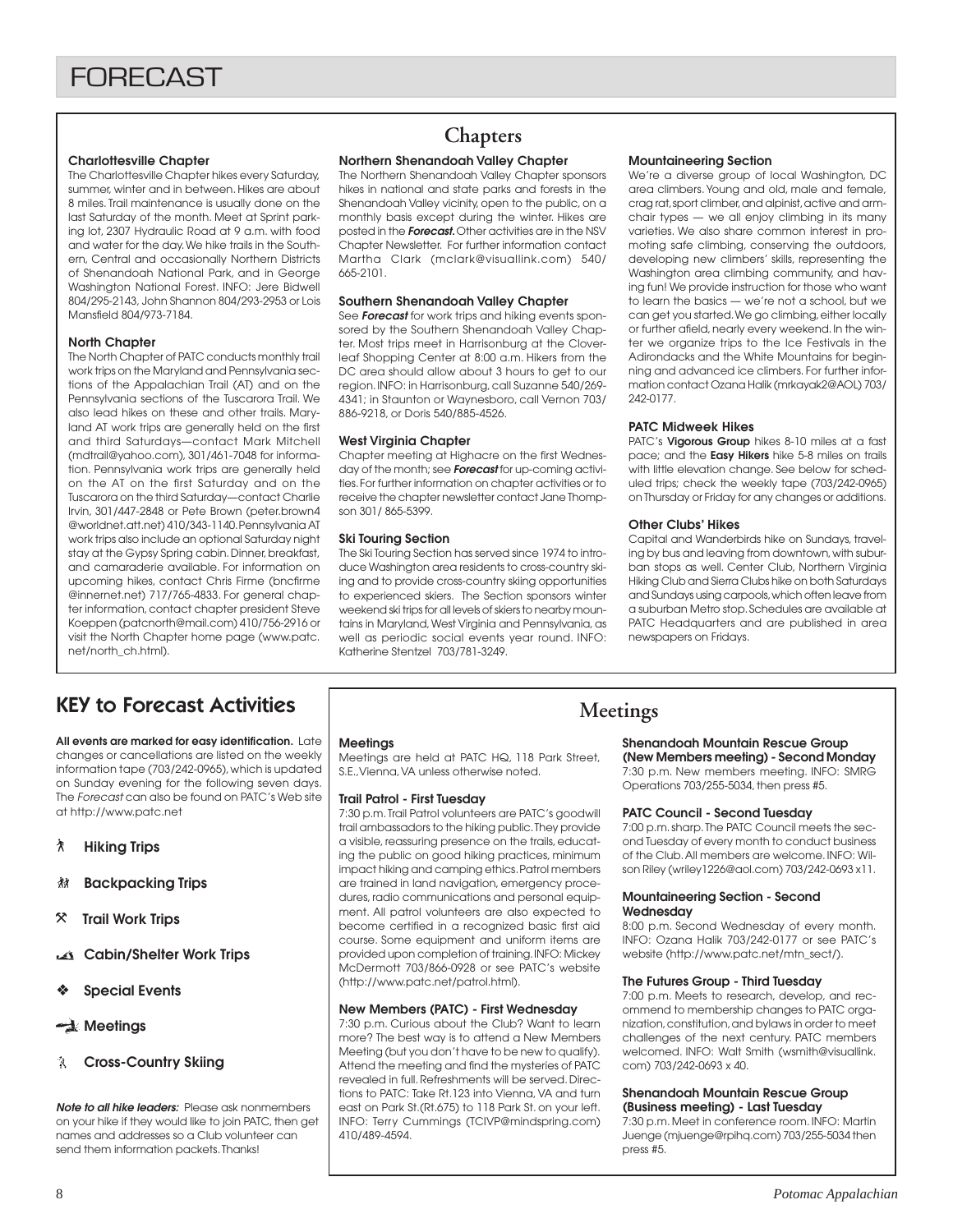# **FORFCAST**

# **November**

#### **1 (Monday) DEADLINE - December Potomac Appalachian Headquarters, Vienna, VA**

5:00 p.m. All items for the next issue of the PATC newsletter must be submitted on disk if possible to headquarters, or via e-mail or e-mail attachment to jnsbianca@home.com. Allow one week for postal service delivery.

### **2 (Tuesday) MEETING - Trail Patrol, 7:30 p.m.**

#### **2 (Tuesday)** ` **HIKE - Vigorous Hikers Beltway/Potomac River area, VA**

Local Election Day circuit hike along Difficult Run, along the cliffs at Great Falls, and through Riverbend Park. Back home early enough to vote. INFO: Cliff Noyes (cliff.noyes@juno.com) 703/451-5181.

### **3 (Wednesday)**

**MEETING - New Members (PATC), 7:30 p.m.** 

### **3 (Wednesday)**

**MEETING - West Virginia Chapter Highacre, Harpers Ferry, WV**

7:00 p.m. How should our chapter evolve in Y2K? Should we have monthly meetings, bimonthly or less often? On weeknights or weekends? With speakers or a hike? Or just do hikes and worktrips? Be there and be heard! We will be brainstorming to find out what people in the WV Chapter want. If you have input but can't be there, call Jane or e-mail your point of view to bear1952@hotmail.com. INFO: Jane Thompson 301/865-5399 before 9:00 p.m.

# **3 (Wednesday)** ` **HIKE - Easy Hikers Seneca Creek State Park, MD**

Meet at 10:00 a.m. for a 5-mile hike from Riffle Ford Road to Seneca Creek State Park. Directions: From I - 270, take second of two exits to Rte. 28. Travel west, staying on Rte. 28 towards Darnestown. Continue straight, past the Rte. 124 intersection (Quince Orchard Rd. at Quince Orchard H.S.). Turn right from Rte. 28 onto Riffle Ford Rd. parking along the generous shoulders of the bridge over Seneca Creek, about 1 mile up from Rte. 28. INFO: Margaret Chapman 301/977-8988.

#### **3 (Wednesday) CLASS - The Potomac: River of Life (REI) REI, Baileys Crossroads, VA**

7:30 p.m. Walking and paddling from the Laurel Fork, in Virginia's Highland County, to Point Lookout, Maryland would be a hard journey of nearly 400 miles. Some of that voyage would be through land and water of exceptional beauty and environmental quality, and some of it wouldn't. In past years the Potomac has been named one of the most threatened rivers in the country. But from High Island, just above Chain Bridge, it's clear that the river is still the vital heart of the region, providing water, open space and recreation year 'round, and splendid vistas from trails high on surrounding ridges. Matt Berres of the Potomac Conservancy will discuss efforts to protect the river and adjacent lands, successes so far, and how we can all get involved. INFO: REI 703/379-9400.

#### **5 (Friday)** ❖ **SPECIAL EVENT - PATC Annual Meeting and Celebration Old Town Hall, Fairfax, VA**

7:00 to 10:00 p.m. Come and celebrate at the final annual meeting of the millennium. Local great Jim Nieb will entertain with a hilarious improv/comedy act. There will be food, drink, door prizes and other entertainment performed by PATC members. Children are welcome. See notice in this month's PA for details.

#### **6 (Saturday)** ❖ **SPECIAL EVENT - Cross Country Ski Fair PATC HQ, Vienna, VA**

12:00 n. - 5:00 p.m. The Ski Touring Sections' annual salute to the new ski season. Members and nonmembers welcome. Full programs on where to ski near and far; how to start, new ski gear, ski safety, ski care; ski exchange; and first opportunity to sign up for trips scheduled from December through March. INFO: Katherine Stentzel 703/781-3249 or Julie Nash 703/471-0854.

#### **6 (Saturday)** } **TRAIL WORK TRIP - South Mountaineers Appalachian Trail, MD**

It is easy to stay comfortable while doing trail work this time of year. The leaves are down; you can see the winter views. Bring lunch and water and join us for a fun, social and dirt-filled event. INFO: Mark Mitchell (mdtrail@yahoo.com) 301/461-7048.

### **6 (Saturday)**

#### **CLASS - Outdoor Leadership and Wilderness Risk Management (REI)**

### **REI, Baileys Crossroads, VA**

10:30 a.m. - 4:30 p.m. Much has been written about wilderness survival skills. Comparatively little attention has been given to avoiding wilderness survival situations. This class introduces participants to prevention, planning, preparation, safety management and risk assessment. It also covers preventive search and rescue, time control plans, confrontation and intervention techniques, and setting people up for success. The class is taught by Christopher Tate, Director, Wilderness Safety Council. The class fee is \$75, and covers the course, text and materials, and a copy of Outdoor Leadership, by John Graham. Registration/INFO: REI 703/379-9400.

#### **6 (Saturday)** ` **HIKE - Northern Shenandoah Valley Chapter North District, Shenandoah National Park, VA**

Fox Hollow and Snead Farm Circuits. Enjoy a day appropriate for the entire family in the vicinity of the Dickey Ridge Visitor Center in Shenandoah National Park. Hike the 1.5-mile (300' elevation change) Fox Hollow Loop interpretive circuit of the former Fox family homestead including the family cemetery. Enjoy lunch in the picnic grounds and then hike the three-mile Snead Farm/Dickey Hill loop (500' elevation change) with Walt Smith, author of "The Last Orchard" (to be published), the story of the people who lived on Snead Farm. After passing through the farm (the barn is still standing in the former 250-acre orchard farm) we will see good views of the surrounding valleys and mountains from Dickey Hill. There will be ample opportunity to browse at the visitor's center. INFO: Walt Smith (wsmith@visuallink.com) 540/678-0423.

#### **6 (Saturday)**

#### ` **HIKE - Fairfax Cross-County Hike #1 (PATC/NVHC/Sierra Club) Fairfax County, VA**

This is the 1st in a series of 3 hikes (11/6, 13, 20) cosponsored by PATC/NVHC and the Sierra Club. Hike along Accotink Creek for about 10 miles at a 3 to 3.5 mph pace. Hike climbs out of the valley of Pohick Creek and then descends to Accotink Creek. Mostly flat and 95% off road. Meet at 8:30 a.m. at Americana Park ballfield. Directions: Beltway exit 6, west, route 236, toward NOVA college, take the first left, then an immediate left again on the road to the park. Car shuttle required. Leader/INFO: Henri Comeau (HenriComeau @aol.com) 703/451-7965.

## **6 - 7 (Saturday - Sunday) CLASS - Chainsaw Certification (ATC)**

**Scott Farm/Mid-Atlantic Training Center, Carlisle, PA** Trail volunteers should be certified if they use a chain saw in their maintenance activities. These two-day courses will cover safety issues, chainsaw function and maintenance, proper use of equipment, and modern felling, limbing, and bucking techniques. Two-week advance reservation is required. INFO: John Wright (jwright@atconf.org) 717/258-5771.

#### **6 - 7 (Saturday - Sunday)** } **TRAIL WORK TRIP - North Chapter Appalachian Trail, PA**

Meet at US 30 and PA 233 at the parking lot of Caledonia State Park. Departure 9:00 a.m. sharp. Join us for a group dinner and overnight at the Gypsy Spring cabin Saturday and breakfast on Sunday. INFO: Charlie Irvin 301/447-2848.

#### **6 - 7 (Saturday - Sunday)**

#### **CABIN WORK TRIP - Blackburn Trail Center Round Hill, VA**

November in the Blue Ridge Mountains. Warm days and frosty nights. The end of the autumn leaf watching time and you don't have a reservation! All the Club cabins, the B & Bs and the local motels are long ago booked up. However, there is still room at the inn. That's "The Inn at Blackburn"!! Sitting on the side of the mountain surrounded by big trees with a great view across the valley to Short Hill Mountain and we can accommodate you! Our rates are very reasonable. Just a days worth of work with the Blackburn crew under the apt leadership of Bruce Clendaniel. Lots of jobs, both inside and out. Shared meals and a great time to be had by all. Reservations/INFO: Bruce Clendaniel 410/820-7550.

### **7 (Sunday)**

#### **CLASS - Scrambling and climbing for hikers Great Falls, VA**

8:00 a.m. This Mountaineering Section clinic will cover basic rock climbing techniques and make it easier and safer to hike on steep rocky trials. You will be belayed while you get a chance to practice these techniques on a moderate rock face. No special equipment is needed; just bring your favorite hiking boots or running shoes. INFO: Greg Christopulos (greg. christopulos@do.treas.gov) 703/876-0957.

#### **7 (Sunday)** ` **HIKE - Strong Hikers Central District, Shenandoah National Park, VA**

This 14.5-mile hike begins near the Beahms Gap Overlook at the 28.2 mile point of Skyline Drive. We'll hike along the Hull School and Piney Ridge trails and return to the starting point via the AT. The elevation change is about 1400 feet. Meet 8:00 a.m. at a location outside the Virginia beltway. INFO: Donna Brother 703/435-8315.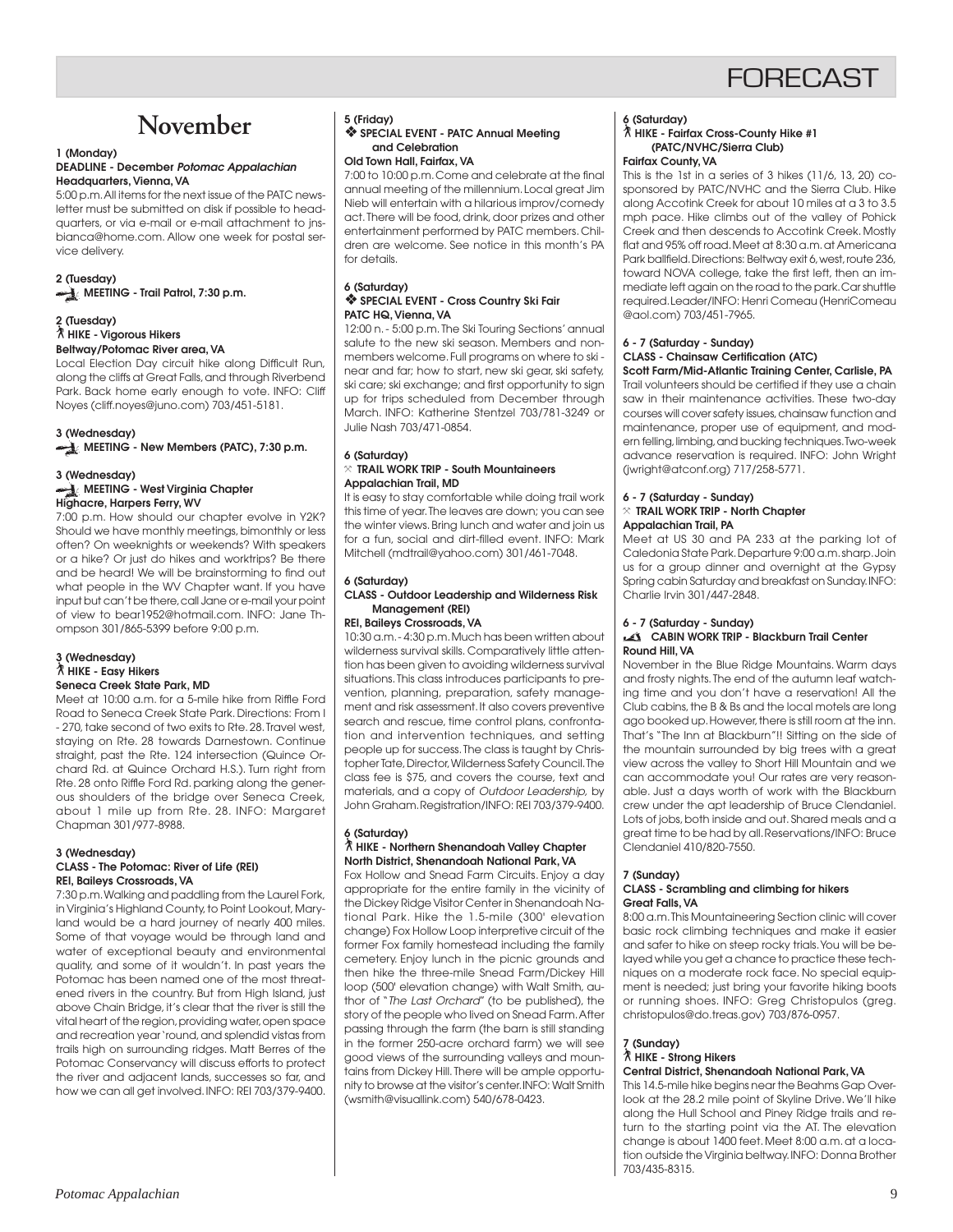# **FORFCAST**

#### **8 (Monday)**

**MEETING - New members (Shenandoah Mountain Rescue Group), 7:30 p.m.**

#### **9 (Tuesday)**

` **HIKE - Vigorous Hikers North District, Shenandoah National Park, VA**

Circuit hike in N. SNP including bushwhack down the old Butterwood Branch Trail and a climb up to the AT along the Thornton River. About 16 miles total. INFO: Cliff Noyes (cliff.noyes@juno.com) 703/451- 5181.

### **10 (Wednesday) MEETING - Mountaineering Section, 8:00 p.m.**

#### **10 (Wednesday)** ` **HIKE - Easy Hikers Pennyfield Lock, C & O Canal, MD**

Six flat, easy scenic miles round trip on the canal from Pennyfield Lock to Seneca Creek. Bring lunch and water - we'll eat at the Seneca Creek Wayhouse picnic grounds. Directions: Take Beltway to River Road West. About 4.5 miles past Potomac Village (the intersection of River and Falls Road), turn left on Pennyfield Lock Road which is just past Travilah Road. Go to the end and turn left as far as you can go to the parking lot near the lock. Meet at 10:00 a.m. In case of doubtful weather, please call before 9:00 a.m. on Wednesday to confirm that we are going. INFO: Renee Schick (RS530@AOL.COM) 301/493- 9525.

## **10 (Wednesday)**

#### **CLASS - Protect Blackwater Canyon! (REI) REI, Baileys Crossroads, VA**

7:30 p.m. Nestled in the Monongahela National Forest, Blackwater Canyon and Blackwater Falls are one of the most popular outdoor recreation resources in the Mid-Atlantic region. Hikers, paddlers, cross-country skiers and flyfishers come to explore the forested slopes, take in the expansive views, test themselves in the whitewater, or match wits with wild trout. Some are lucky enough to spot the northern flying squirrel, an endangered species. Now, this important piece of West Virginia's natural heritage is threatened by logging. Jim Sconyers, of the Sierra Club, will detail efforts to achieve protection for this outstanding resource, and how we can all get involved in saving one of our favorite places. INFO: REI 703/379-9400.

#### **11 (Thursday)**

### **CLASS - Experience Dolly Sods Wilderness! (REI) REI, College Park, MD**

7:30 p.m. The highest, wildest alpine landscape in the Mid-Atlantic region is West Virginia's Dolly Sods. Originally virgin spruce forest, the area is now open meadows, alpine bogs, rhododendron thickets, endless views and constant wind. The southern portion is a designated wilderness, and one of the most popular backpacking areas in our region. The northern half is not protected. Jim Sconyers, of the Sierra Club will show us this unique area and how we can protect the northern region through wilderness designation. INFO: REI 301/982-9681.



#### **12 (Friday)**

**MEETING - Northern Shenandoah Valley Chapter**

### **Dean's Steak House, Front Royal, VA**

6:30 p.m. This is the annual meeting of the NSVC. We will have a review of the past year, and we'll elect officers for the year 2000. Tim Anderson, from Winchester, will be on hand to give us an overview of his 1998 thru-hike. INFO/RESERVATIONS (by 11/10 please): Martha Clark (mclark@visuallink.com) 540/ 664-2101.

#### **13 (Saturday)** ` **HIKE - Fairfax Cross-County Hike #2 (PATC/NVHC/Sierra Club) Fairfax County, VA**

# This is the 2nd in a series of 3 hikes (11/6, 13, 20) co-

sponsored by PATC/NVHC and the Sierra Club. Meet at 8:30 a.m. Length 13 miles, mostly flat. Hike follows the upper Accotink Creek to Oak Marr Park and down the Difficult Run watershed to Oakton. 90% offroad. Car shuttle required. Leader/INFO: Michael Hendler (mhendler@erols.com) 703/821-6488(w) or 703/476-7076(h).

#### **13 - 14 (Saturday - Sunday) CLASS - Land Navigation (REI) REI, Baileys Crossroads, VA**

This comprehensive two day course teaches the skills necessary to use map and compass in an integrated land navigation system. The first day is spent in intensive classroom exercises. The second day is spent on and off-trail in Prince William Forest Park doing practical navigation exercises. The course fee is \$60 and includes workbook text, course materials, compass, map, and grid reader. INFO: REI 703/379-9400.

#### **13 - 14 (Saturday - Sunday)** } **TRAIL WORK TRIP - SNPS AT Crew Appalachian Trail, VA**

Bear Den Mountain revisited! Join Dave Thomas, Mike Karpie and the rest of the gang for some waterbar fun in one of the most scenic areas in Shenandoah National Park. If you missed the Fun in the Sun Worktrip in August be sure you don't miss this one. Grassy balds and panoramic vistas make this event a real treat! INFO: Mike Karpie (bkpkr@erols.com) 540/899-2649.

#### **13 - 14 (Saturday - Sunday) CABIN WORK TRIP - Vining Tract Crew Vining Tract, Lydia, VA**

The Vining Tract crew meets the second weekend of every month to work on various projects, ranging from cabin repairs on any of the four rental cabins, to trail work and land management projects, to shoring up historic structures around the property. We're now relocating and rebuilding an old barn for eventual use as an overseers' refuge. Come join us and raise a hammer, a paintbrush, or loppers, as well as a beer or two, in the cause. Overnight at Conley and Wineberry. INFO: Hugh Robinson 703/525-8726 or Larry Lang 703/631-9278.

#### **13 - 14 (Saturday - Sunday)** } **TRAIL WORK TRIP - Cadillac Crew Somewhere in PATC Country**

There is most definitely a Cadillac Crew trip this weekend, but at the time of publication, we had not yet firmed up the event. (Who wants to sit at home all weekend? Not us!) So e-mail or call us and we'll let you know what's up for the weekend. INFO: Fran Keenan (frannanc@erols.com) 703/938-3973 or Jon Rindt (jkrindt@erols.com) 540/635-6351.

#### **13 - 14 (Saturday - Sunday) CABIN WORK TRIP - Tulip Tree Cabin Shaver Hollow, VA**

Have you ever tried to figure out how to notch a round timber for a half-lap joint or cut a birds mouth on a round rafter? We will be doing lots of that this weekend. It either takes a lot of skill and some expertly made fixtures or a good eye and skillful use of an axe. Our forefathers probably used the axe but we will probably use a fixture and a saw. At any rate the rafters should be going up by now and it won't be long before the cabin is under roof. That will be a day for celebration because then we can work undisturbed by weather on the inside of the cabin and our precious cabin will be protected. We will be warm and dry for dinner and afterward in our enclosed and heated summer kitchen. Join our outstanding crew for some satisfying accomplishments and camaraderie and good food. INFO: Charlie Graf 410/ 757-6053.

### **14 (Sunday)**

#### } **TRAIL WORK TRIP - Massanutten Crew Massanutten Mountain, VA**

Join us to work with a fun group of 13-14 year old girls from a Woodstock Girl Scout Troop, as they continue to build a half-mile relocation on the Mine Gap Trail, on Massanutten Mt.., near Elizabeth Furnace. (No hunting on Sundays.) INFO: Wil Kohlbrenner (wmaxk@shentel.net) 540/477-2971.

15 (Monday) MEETING - Conservation Committee, 7:00 p.m.

#### **15 (Monday) CLASS - GMU Climbing Series (HTO) George Mason University, Fairfax, VA**

Blind climber/adventurer Erik Weihenmeyer will talk about his remarkable accomplishments as a climber, biker and skydiver. Weinhenmeyer, born legally blind, has summitted Denali, Aconcagua and Kilimanjaro. He has climbed the 3,000-foot granite Nose of El Capitan, biked across Vietnam and logged over 60 skydives. Currently Weihenmeyer is training for a 100 mile five-day stage race in the Himalayas. This promises to be a remarkable presentation. Program sponsor Hudson Trail Outfitters will split the proceeds between GMU and PATC. Weihenmeyer is sponsored by Mountain Hardware. The talk begins at 7:00 p.m., Harris Theatre at George Mason University. Five-dollar tickets can be purchased at any Hudson Trail Outfitters. INFO: Hudson Trail Outfitters 703/591-2950. 16 (Tuesday) MEETING - The Futures Group, 7:00 p.m.

#### **16 (Tuesday)** ` **HIKE - Vigorous Hikers Massanutten Mountain, VA**

Circuit hike west of Elizabeth Furnace on Massanutten Mountain. Includes climb to Signal Knob and return by the not-so-muddy Mud Hole Gap Trail. About 15 miles total. INFO: Cliff Noyes (cliff.noyes@juno.com) 703/451-5181.

#### **17 (Wednesday)** ` **HIKE - Easy Hikers Glover Archbold Park, DC**

We will hike about 5 easy miles in this local park. Meet at 10:00 a.m. at Roy Rogers parking lot at Van Ness St. and Wisconsin Ave. Bring lunch and water. INFO: Carol Niedzialek 301/439-1654.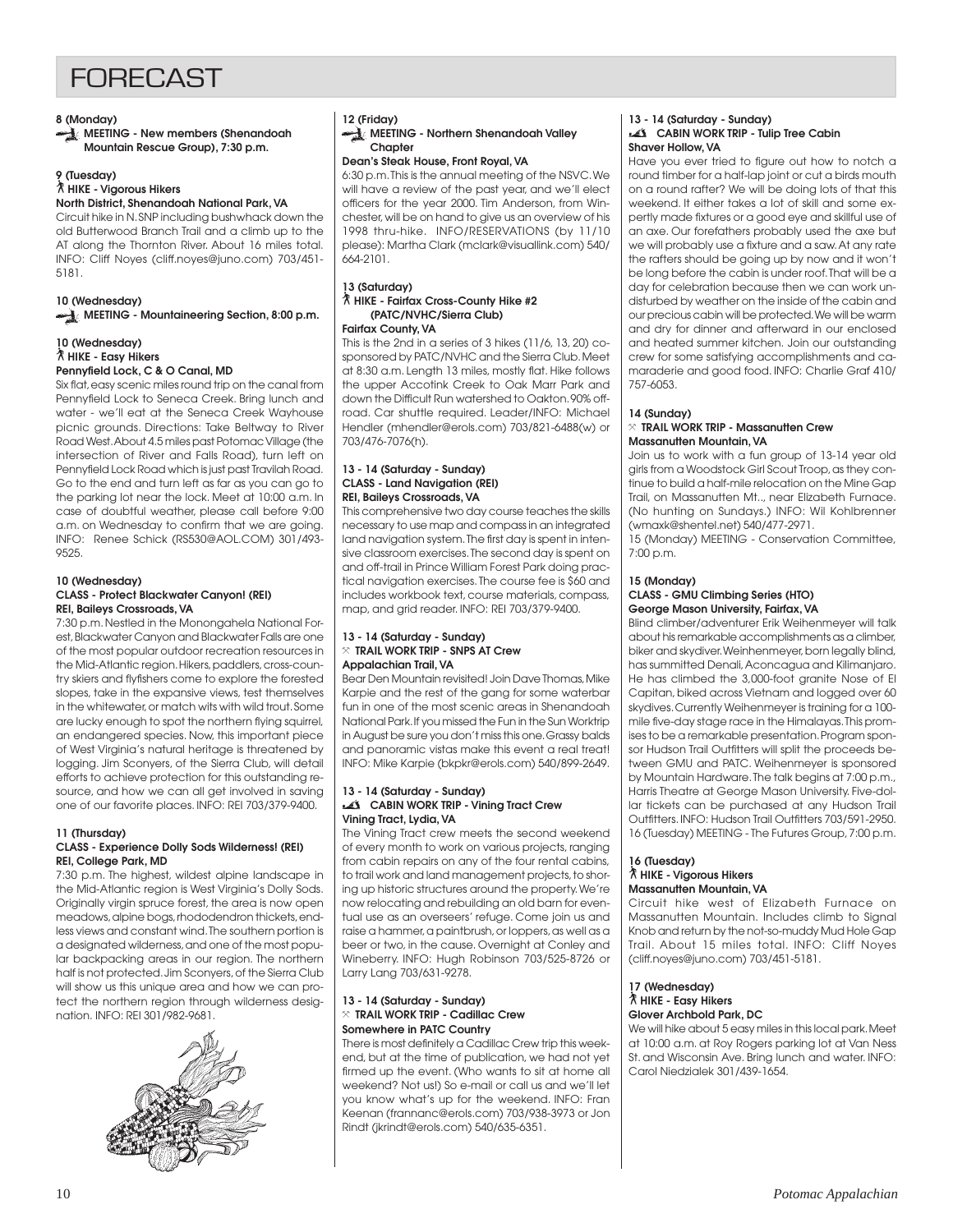# **FORFCAST**

#### **17 (Wednesday) CLASS - Winter Backpacking! (REI) REI, Baileys Crossroads, VA**

7:30 p.m. No bugs, no snakes, no crowds, and great views! Push your limits. Get the skills and gear necessary to enjoy winter outdoors, in the mountains or at the shore. REI's Mark Nelson will discuss the necessary skills and gear and some of the best winter hiking and backpacking destinations in the region. INFO: REI 703/379-9400.

#### **18 (Thursday) CLASS - Winter Hiking! (REI) REI, College Park, MD**

7:30 p.m. Bracing air, clear, endless views, silent snow: winter is the best time to hike our regions trails. REI's Mark Nelson will demonstrate gear and clothing, planning and preparation, and outstanding destinations for winter hikes in the Mid-Atlantic. Dont hibernate in a dark hole. Enjoy winter! INFO: REI 301/ 982-9681.

#### **20 (Saturday)** } **TRAIL WORK TRIP - North Chapter Tuscarora Trail, PA**

For meeting place and other details, call Charlie Irvin, 301/447-2848.

#### **20 (Saturday)** } **TRAIL WORK TRIP - South Mountaineers Appalachian Trail, MD**

Tread repair or relocation work likely on this event. Bring water and lunch and expect to have fun getting dirty. INFO: Mark Mitchell (mdtrail@yahoo.com) 301/461-7048.

## **20 (Saturday)**

#### ` **HIKE - Tuscarora Trail Series #19 North District, Shenandoah National Park, VA**

A moderately paced 13-mile hike from Thompson Ho1low to Browntown on the last leg of the Tuscarora Trail and Appalachian and Browntown Trails. Elevation gain is 2700 feet. A car shuttle is required. PATC map 9. Meet at Vienna Metro, Nutley Street North at 7:30 a.m. INFO: Jack Thorsen 703/339-6716 or William Needham 410/884-9127.

### **20 (Saturday)**

#### ` **HIKE - NSVC History Hike to Old Rag Post Office Central District, Shenandoah National Park, VA**

Join Northern Shenandoah Valley Chapter as we follow Jimmy Brown, folk historian, with leaders, Jack and Carolyn Reeder, up Berry Hollow Road behind Old Rag Mountain in the Central District of Shenandoah National Park, while Jimmy tells us about his grandfather, postmaster W.A. Brown of Old Rag, Virginia, and the life they lived "in the good old days." Follow Jimmy while we bushwhack to the foundations of a few old home sites, stores, barns, springs, and at least one cemetery. Bring hiking boots, rain gear, lunch, and warm clothes. A short walk to the Old Rag flats with not too strenuous bushwhacking around the area. About 3 or 4 hours, rain or shine. INFO: Martha Clark (mclark@visuallink.com) 540/665-2101.

## **20 (Saturday)**

#### ` **HIKE - Fairfax Cross-County Hike #3 (PATC/NVHC/Sierra Club) Fairfax County, VA**

This is the 3rd and last in a series of 3 hikes (11/6, 13, 20) co-sponsored by PATC/NVHC and the Sierra Club. Length 12 miles, mostly flat. A scenic hike that is mostly wooded beginning 12 miles south of the Potomac River and ending as you step into the Potomac. The hike includes a stream overlook, a

horse farm, a rail trail, isolated pond and more. Meet 8:30 a.m. at Great Falls Visitors Center parking lot. Carpool fee: \$2.00. Leader/INFO: Mike Gingerich (gingerich@nrl.navy.mil) 703/590-3188.

### **20 (Saturday)** ` **HIKE - Geology Natural History Hike Catoctin National Park, MD**

Tim Rose, mineralogist with the Smithsonian Institute, leads an approximately 8-mile hike with Bob Pickett in this National Park. This is the same mineral-rich rock that caps Hawksbill, Stony Man and numerous other peaks in the Shenandoah National Park. This area affords us a look at some of the more unique facies of the Catoctin formation. As always, we'll explore the area as we hike, looking for interesting flora and fauna. INFO: Bob Pickett 301/681-1511.

#### **20 - 21 (Saturday - Sunday) CABIN WORK TRIP - Blackburn Trail Center Round Hill, VA**

Join the Blackburn Crew and enjoy a cool weekend up in the Blue Ridge. We are installing our new standing seam metal roof and need lots of help as we need to get it up before the snows arrive. Other jobs include finishing trim work and building new bunks inside the main house and digging out part of the basement for a new pump room. (This last job will be for those with weak minds and strong backs!) Come for a day or spend the weekend. Reservations/INFO: Chris Brunton 703/560-8070 or Bruce Clendaniel 410/820-7550.

### **21 (Sunday)**

#### } **TRAIL WORK TRIP - Stonewall Brigade Signal Knob Trail, Massanutten Mt., Front Royal, VA**

Join us and the Johns Hopkins Outdoors Club for some tread repair on one of the most popular trails in the area. Our last trip this year. We'll meet before 9:00 a.m. at the Signal Knob/Bear Wallow parking lot. Be prepared for shorter, cooler days with seasonal clothing, work gloves, boots, water and lunch. Tools will be provided by PATC and are believed to be Y2K compliant. Directions/reservations/INFO: Hop Long (theFSLongs@erols.com) 301/942-6177.

# **23 (Tuesday)** ` **HIKE - Vigorous Hikers North District, Shenandoah National Park, VA**

Circuit hike in N. SNP including climb along Piney Branch and up Sugarloaf Trail to the AT. About 15 miles total. Note to slow hikers: There's a full moon tonight. INFO: Cliff Noyes (cliff.noyes@juno.com) 703/451-5181.

#### **26 (Friday)** ` **HIKE - "Busiest Shopping Day of the Year" Family Hike Central District, Shenandoah National Park, VA**



Crescent Rock Trail to Betty's Rock-Central Shenandoah. 4 to 5.5 miles (depending on experience/interests). Pack your child or bring the hardy young hikers. Leave DC metro area around 9:00 a.m. Limit 12 participants. INFO: John Butler (John-Butler@msn.com) 301/263-0141.

**30 (Tuesday) MEETING - Shenandoah Mountain Rescue Group (Business meeting), 7:30 p.m.**

#### **30 (Tuesday)** ` **HIKE - Vigorous Hikers North District, Shenandoah National Park, VA**

Circuit hike in N. SNP along AT south from Jenkins Gap to Gravel Springs and return along the Bluff Trail. About 14 miles total. INFO: Cliff Noyes (cliff.noyes@juno.com) 703/451-5181.

# **December**

#### **1 (Wednesday) DEADLINE - January Potomac Appalachian Headquarters, Vienna, VA**

5:00 p.m. All items for the next issue of the PATC newsletter must be submitted on disk if possible to headquarters, or via e-mail or e-mail attachment to jnsbianca@home.com. Allow one week for postal service delivery.

### **1 (Wednesday) MEETING - New Members (PATC), 7:30 p.m.**

## **1 (Wednesday)**

#### **MEETING - West Virginia Chapter Highacre, Harpers Ferry, WV**

7:00 p.m. Join us at our annual dessert meeting. Bring a holiday snack to share, along with trivia about hikes, trips, journeys which you took this year (or you can join us to listen to others). We will have a slide projector for those of you who have a handful of slides to share. INFO: Jane Thompson 301/865-5399, before 9:00 p.m.

### **4 (Saturday)**

#### $\times$  TRAIL WORK TRIP - South Mountaineers **Appalachian Trail, MD**

 The South Mountaineers conclude this year with their 19th event whew! Bring appropriate clothes, water and lunch. Tread repair likely. Fun quite likely as well. INFO: Mark Mitchell (mdtrail@yahoo.com) 301/461- 7048.

## **4 (Saturday)**

## ` **HIKE - Natural History Hike**

## **North District, Shenandoah National Park, VA**

Steve Bair, resource management specialist with the Shenandoah National Park, and Bob Pickett lead us to the site of a remote mining tunnel deep in the Park. We'll hike ten miles along the Overall Falls trail and return by Haskell Hollow. This is a popular place for observing bear and other wildlife. With all the recent rains, the Overall Falls (tallest in the Park) should be quite photogenic. This will be a moderately paced hike with some bushwhacking (doesn't that go without saying for a Bob Pickett hike?). INFO: Bob Pickett 301/681-1511.

#### **4 - 5 (Saturday - Sunday) CLASS - Wilderness First Aid Arlington, VA**

A program of the Wilderness Safety Council, this sixteen-hour class includes classroom study, hands-on practice, and results in a two-year certification. The cost is \$125. Registration is limited to 25 people. More information and registration at: http://wfa.net. INFO: Christopher Tate 703/836-8905.

**7 (Tuesday) MEETING - Trail Patrol, 7:30 p.m.** 

**7 (Tuesday)** ` **HIKE - Vigorous Hikers Carderock, MD**

Local out-and-back hike from Carderock to Billy Goat Trail and on upstream along the C & O Towpath. Return along towpath for a total of about 14 miles. INFO: Cliff Noyes (cliff.noyes@juno.com) 703/ 451-5181.

### **8 (Wednesday)**

**MEETING - Mountaineering Section, 8:00 p.m.**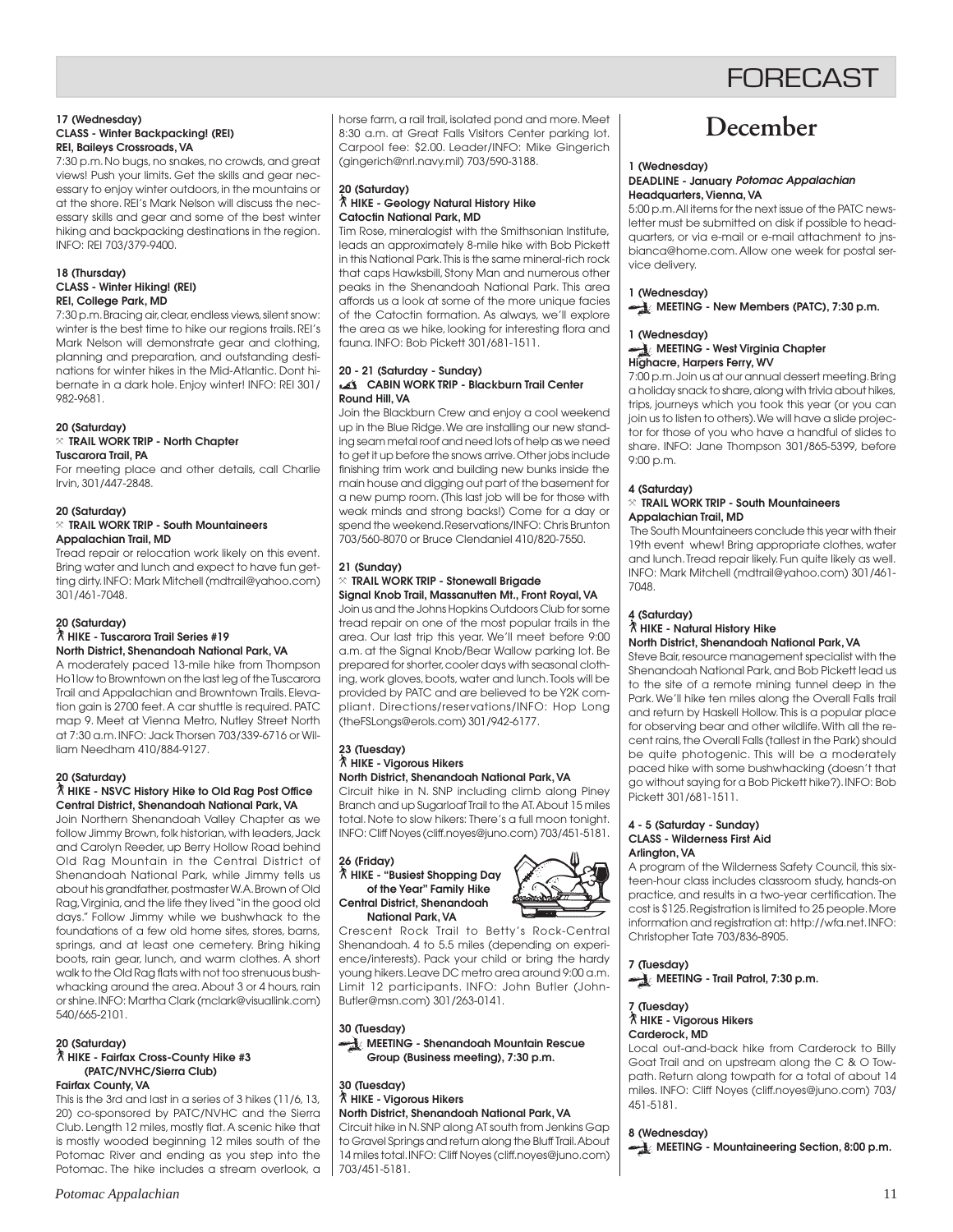# **FORECAST**

### **11 (Saturday)**

### ` **HIKE - Northern Shenandoah Valley Chapter Elizabeth Furnace, Fort Valley, VA**

Come join the NSVC as we explore in and around the Elizabeth Furnace area of the George Washington National Forest. Walk up Passage Creek and (hopefully) see beaver dams and their effect on the creek. Then continue on a short circuit hike around the Furnace area and view nature as it prepares for winter, and some historical clues to the area and the operation of the furnace. Get out of the malls and into the woods for this, the last chapter hike of the millenium. Leader/INFO: Martha Clark (mclark@visuallink.com) 540/665-2101.

#### **11 - 12 (Saturday - Sunday)** ` **HIKE/Ski - A Cabin Christmas Meadows Cabin, Syria, VA** Crisp country air and a warm wood

stove—what better ambience for the

Yuletide season. Escape the mobs and malls and join us for a weekend of day-hiking, xc skiing (if there is snow), group meals, and other forms of holiday cheer. Depart Friday evening. INFO: John Koutze or Kathy McDermott 703/846-9207.

#### **11 - 12 (Saturday - Sunday) Annual Holiday Party - Cadillac Crew Highacre, Harpers Ferry, WV**

 If you've been out on at least one work trip with the Cadillac Crew this year, please join us at Highacre in Harpers Ferry to help us celebrate the holidays! We'll stroll through the streets of the town, hike the trails and try not to spend too much money in the bookstore. Saturday, we'll buy our own lunches in town and Saturday night we'll have a big community dinner. Please call by December 4 to let us know if you're participating! INFO: Fran Keenan (frannanc @erols.com) 703/938-3973 or Jon Rindt (jkrindt @erols.com) 540/635-6351.

#### **11 - 12 (Saturday - Sunday) CABIN WORK TRIP - Tulip Tree**

# **Cabin**

### **Shaver Hollow, VA**

This will be the last work trip of the year and the crew Christmas party. We will

be snug and warm in our heated summer kitchen for dinner and for the partying afterward. There will be some work done on the roof and other things but the main focus will be fun. If you have been on one or more trips with us this year come out and celebrate with us. INFO: Charlie Graf: 410/757-6053.

#### **11 - 12 (Saturday - Sunday) CABIN WORK TRIP - Vining Tract Crew Vining Tract, Lydia, VA**

The Vining Tract crew meets the second weekend of every month to work on various projects, ranging from cabin repairs on any of the four rental cabins, to trail work and land management projects, to shoring up historic structures around the property. We're now relocating and rebuilding an old barn for eventual use as an overseers' refuge. Come join us and raise a hammer, a paintbrush, or loppers, as well as a beer or two, in the cause. Overnight at Wineberry. INFO: Hugh Robinson 703/525-8726 or Larry Lang 703/631- 9278.

#### **12 (Sunday)** } **TRAIL WORK TRIP - Massanutten Crew Massanutten Mountain, VA**

On Massanutten Mountain, north half. (No hunting on Sundays.) INFO: Wil Kohlbrenner (wmaxk@shentel. net) 540/477-2971.

## **13 (Monday)**

**MEETING - New members (Shenandoah Mountain Rescue Group), 7:30 p.m.**

## **14 (Tuesday)**

**MEETING - PATC Council, 7:00 p.m. sharp.** 



# **12th Annual SNP North District Trails Workshop** *Park Rangers Charles Rudacille and C.T. Campbell demonstrate use of the two-man cross-cut saw.*



#### **14 (Tuesday)** ` **HIKE - Vigorous Hikers VA/WV/MD**

See Harpers Ferry from all sides and the middle on this circuit hike from VA Rt. 9 to Loudon Heights, to Md. Heights, to the AT through town (with Christmas decorations), and back to start via the AT. About 15 miles. INFO: Cliff Noyes (cliff.noyes@juno.com) 703/ 451-5181.

## **20 (Monday)**

 **MEETING - Conservation Committee, 7:00 p.m.**

### **21 (Tuesday)**

#### **MEETING - The Futures Group, 7:00 p.m. 21 (Tuesday)**

` **HIKE - Vigorous Hikers**

### **W. of Front Royal, VA**

End-to-end pre-Christmas hike on the Eastern half of the "Dogwood" along the ridge of Massanutten East Mountain. About 13 miles. INFO: Cliff Noyes (cliff.noyes@juno.com) 703/451-5181.

## **26 (Sunday)**

### ` **HIKE - St. Stephen's Day Family Hike Catoctin Mountain Park, MD**

Wolf Rock/Chimney Rock-Catoctin Mountain Park. Up to 4.5 miles—depending on children's ability. Leave DC metro area around 9:00 a.m. Limit: 12 participants. INFO: John Butler (John-Butler@msn.com) 301/263- 0141.

## **28 (Tuesday)**

 **MEETING - Shenandoah Mountain Rescue Group (Business meeting), 7:30 p.m.**

#### **28 (Tuesday) HIKE - Vigorous Hikers**

` **W. of Front Royal, VA**

End-to-end last Tuesday hike of the millennium. We'll remember the "Dogwoods" by hiking their western half along the ridge of Massanutten West Mountain. About 13 miles. INFO: Cliff Noyes (cliff.noyes @juno.com) 703/451-5181.

## Patrons

Capital Hiking Club Center Hiking Club Potomac Backpackers Association Sierra Club, MWROP Wanderbirds Hiking Club

## Corporate Supporters

Blue Ridge Mountain Sports **Campmor** Casual Adventures Duron Hewlett-Packard Hudson Trail Outfitters Outdoor Adventure REI The Outfitter at Harpers Ferry The Trail House Wilderness Voyagers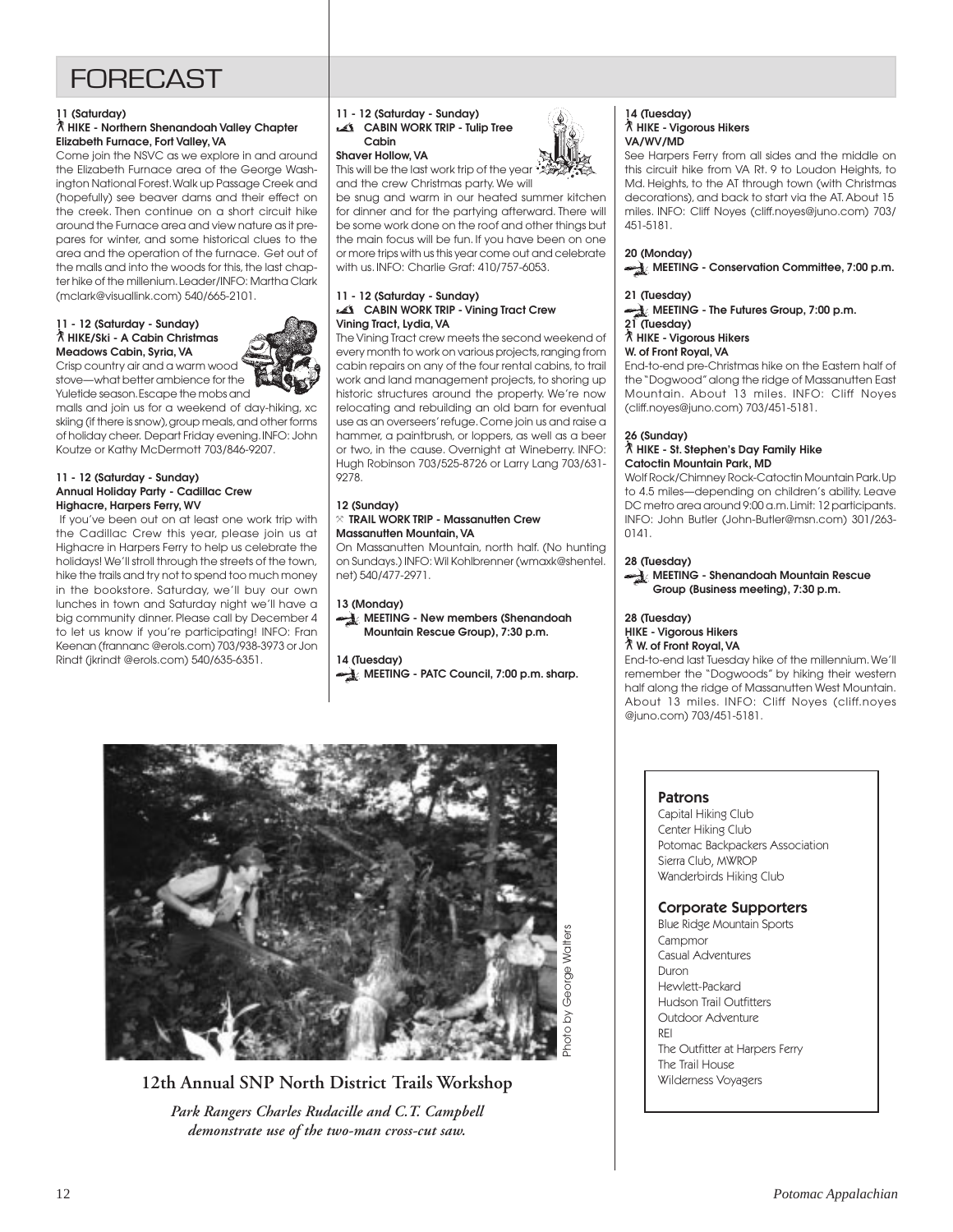## *Walkers, from page 7*

Park and asked for more, the Club became more realistic about prices for its maps. The Army needed those of the Park as they were training troops there in World War Two. While other organizations had maps of the Park and other areas near the AT, the Club's, or Egbert's, maps were far superior, and PATC no longer set what were give-away prices for them.

Egbert took his sturdy Checker station wagon up dirt roads until it was not possible to drive any farther. Then he would walk in to gather information for his maps. He did this into the early 1970s when he was past his prime physical condition; the results were truly quality maps. Earlier, with the help of two Trail Club colleagues, Dr. Dickenson and Dr. Barger, the latter an M.D., they developed the topographical profiles of the AT that are on every Club map, so hikers can see all of the climbs and drops on a day's hike.

# **Egbert the President**

Egbert was elected PATC President in 1948. This is a job that most "candidates" try to avoid—run from until caught—as it is so time-consuming. (There has been only one contested election in PATC history, in 1985.) Egbert got more than he bargained for possibly. Myron Avery was back from his war service, living in the D.C area again and was the Chairman of the Appalachian Trail Conference. From this position—and there is little doubt about it, though Myron would probably have denied it—he tried, in both subtle and open ways, to tell Dr. Walker how to run PATC. Myron wanted to manage PATC's affairs, as he had for 13 years before the war, with Egbert Walker as a figurehead executive. But Egbert would have no part of it. He stood up to Chairman Avery and ran the Trail Club in his own way, doing a very good job of it. The controversy and tension between the two became bitter. At one point, President Walker took Chairman Avery off of PATC's mailing list. He may have figured that the less the ATC Chairman knew of what the PATC President was doing, the less trouble he would be. This move certainly highlighted the strong feelings, but Myron had friends who kept him informed and continued his efforts to have it done his way and

never mind what the Club's President wanted. It was a turbulent two years for Egbert, and he must have had some sense of relief when he stepped aside as President.

Egbert presided over the return of the Club to its pre-war type of activity and saw that all of the trails and trailside structures were put in pre-war shape and that all of the Club's activities were functioning strongly.

# **Dorothy's Unsung Efforts**

Egbert and Dorothy met on a Club trip, probably in 1930, and over the years developed an interest in each other. They were married in 1936. As the years went by, they had a son and a daughter. With all of the family responsibilities, they still found time to take on Club responsibilities, to go on Club trips, to be heavily involved in Club work.

*See Walkers, page 14* Dorothy led many Club trips, both hikes and work trips, over many years. She was an excellent camp cook, ranking high among people like Bill Mersch, Bill Richardson, Mose and Madeline Fleming, and others who were

On September 14th, Mark Nelson of REI presented a corporate donation of \$1,000 to the President for the Trail Lands Fund. Mark indicated to the members of the PATC Council that REI wished to show its support for the work that PATC is doing to protect the trails in the local area.

*—Walt Smith*





# **Attention Federal Employees**

PATC is participating in the Combined Federal Campaign of the National Capital Area. Please consider a payroll donation to PATC. Our 1999 Designation Number is 7956. Thank you for your support.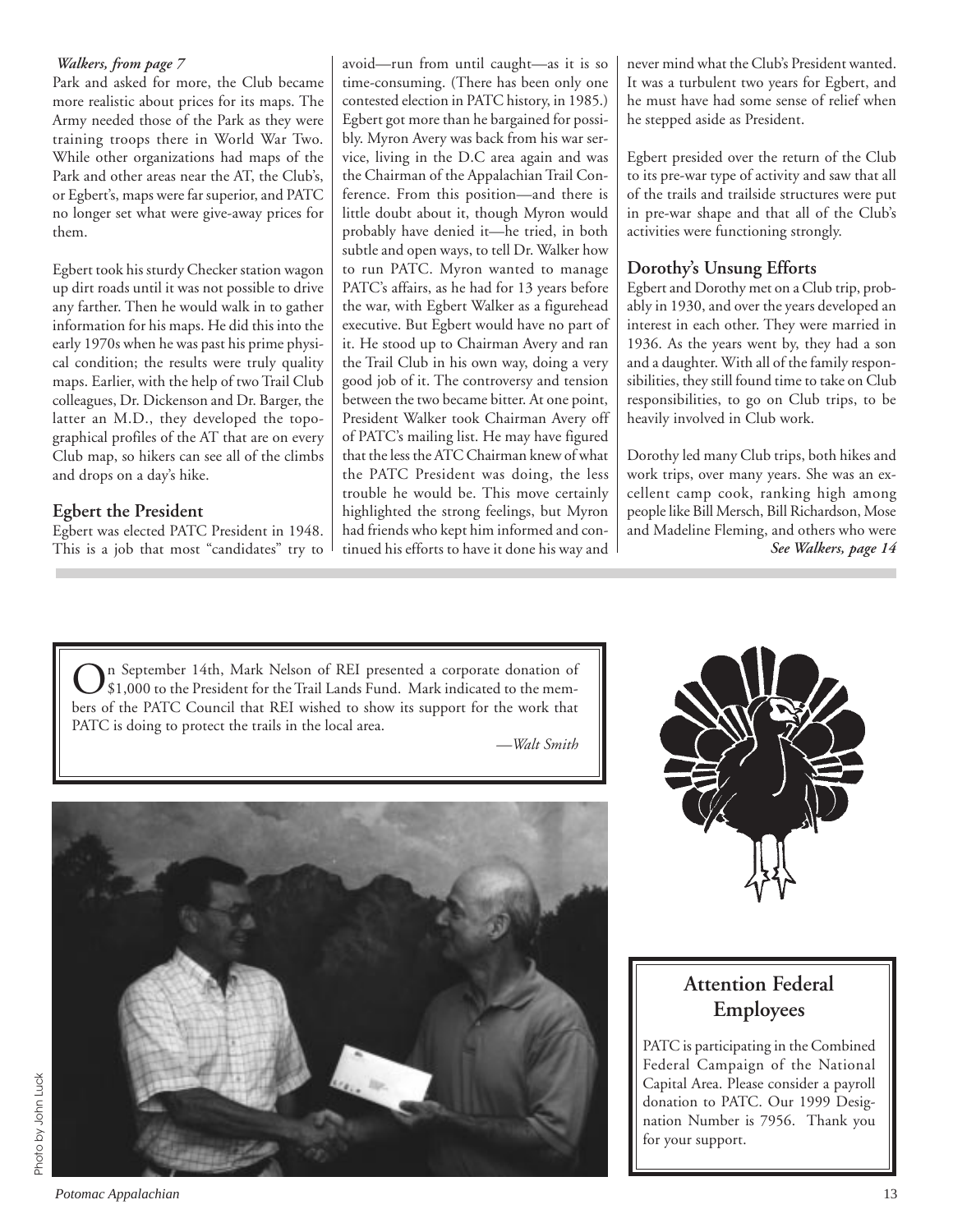## *Walkers, from page 13*

good with food and a wood fire. At night she was a volunteer on the desk, helping the public when it came into the Club, opening and answering mail and all of the other volunteer chores, when PATC was still at 1916 Sunderland Place, N.W. When the Club moved 1718 N Street, N.W., in 1967, Dorothy became Chairman of the Headquarters Committee. She recruited and trained all of the volunteer staff, people that PATC could not get along without. This job took a lot of Dorothy's time, and there was little credit to go with it. She was one of the many Club workers who keep PATC going and receive little notice for it, except among those like them. Like sparkplugs in an engine, they are taken for granted until one gives out, and then the engine loses power. Without Dorothy Walker and her like, PATC would sputter and misfire and move in fits and starts, if at all.

# **A Dedicated Couple**

Through all the years she supported Egbert in all of his work in the Club. Like the Blackburns, the Stones, and others, both husband and wife took part and, in some cases, involved their children in Club activities. Egbert and Dorothy Walker were on the scene for 50 years.

Both had a dry sense of humor; both were well balanced and had a sense of priorities; both gave greatly of themselves to what they felt was a worthwhile cause. Both were strong and gave ground grudgingly if they thought they were right in a controversial situation. From the early years until into the 1980s, they were helpful and inspirational to members of all ages if the members were open to them. Not the missionary type, they were strong believers in the Club's purposes and showed the way by example. Egbert said once that PATC gave him another dimension, helped him find another niche in life other than his work and that he had seen it do that for others. He had seen people find themselves socially in the Club, make lasting friends, and occasionally find a mate. He thought it was a great organization. Dorothy never said so in the same words, at least openly, but a person of her quality would never have given so much of herself or allowed her husband to do so if she did not feel it was all worthwhile.

The Walkers both had Honorary Life Memberships and deserved them in every way. PATC was fortunate to have them as dedicated, long-time members. ❑

*—Dave Bates*



*Dorothy and Egbert Walker at the Annual Meeting—1985*

# **Scouts Provide Service to the Maryland AT**

Earlier this year, Maryland District Trail<br>Manager Rick Canter was contacted by Rob Taylor, Scoutmaster of Troop 4 in Swedesboro, N.J., who was planning a 50 mile backpack trip for his Troop in Pennsylvania, Maryland, West Virginia, and Virginia. Earning the Boy Scout 50 Miler patch requires not only hiking the distance but also contributing at least 10 hours of service to the Trail. Rick and Rob worked out a couple of projects and came to me to coordinate them.

On Friday, Aug. 6, the second day of their hike, Maryland Ridge Runner Chad Siebert and I met the six boys and two leaders from the Troop at High Rock. After a refreshing soda break provided by Chad, the Scouts grabbed paint rollers and buckets and painted out the accumulated graffiti on the High Rock hang-gliding platform. After the platform was

restored to pristine condition, they roamed the surrounding woods and parking lot, picking up five large bags of trash, as well as assorted mattresses and chicken wire. Chad said he had never seen the High Rock area look so good! After a lunch break, the Scouts saddled up and got back on the AT, headed toward Hemlock Hill.

On Saturday evening, I met the Scouts once again at Dahlgren Backpack Camp and treated them to some fresh peaches, corn on the cob, and watermelon from Boonsboro and camped with them overnight. Sunday morning, the Scouts raised tools and hiked south for a bit of instruction and hands-on education in waterbars, check dams, and maintaining AT tread to PATC's specs. They split into two crews and built a stone check dam in sunken area of the trail where water can't be routed and a log-and-stone waterbar in an area where the slope allows the water to be diverted away from the trail. After returning their tools and packing up, Troop 4 headed south on the AT once again.

The Scouts camped at Crampton Gap Shelter on Sunday night and went on to Harpers Ferry and Loudon Heights. They were picked up by some parent volunteers on Monday in Harpers Ferry, after completing 50 miles in four states and 10 hours of trail work.

Participating were Scouts Robert Taylor, Chris Morgan, David Morgan, Michael Schmick, and Harry Buckley, and leaders Rob Taylor and Jim Buckley. ❑

> *—Ralph Heimlich, Trail Overseer, MD AT*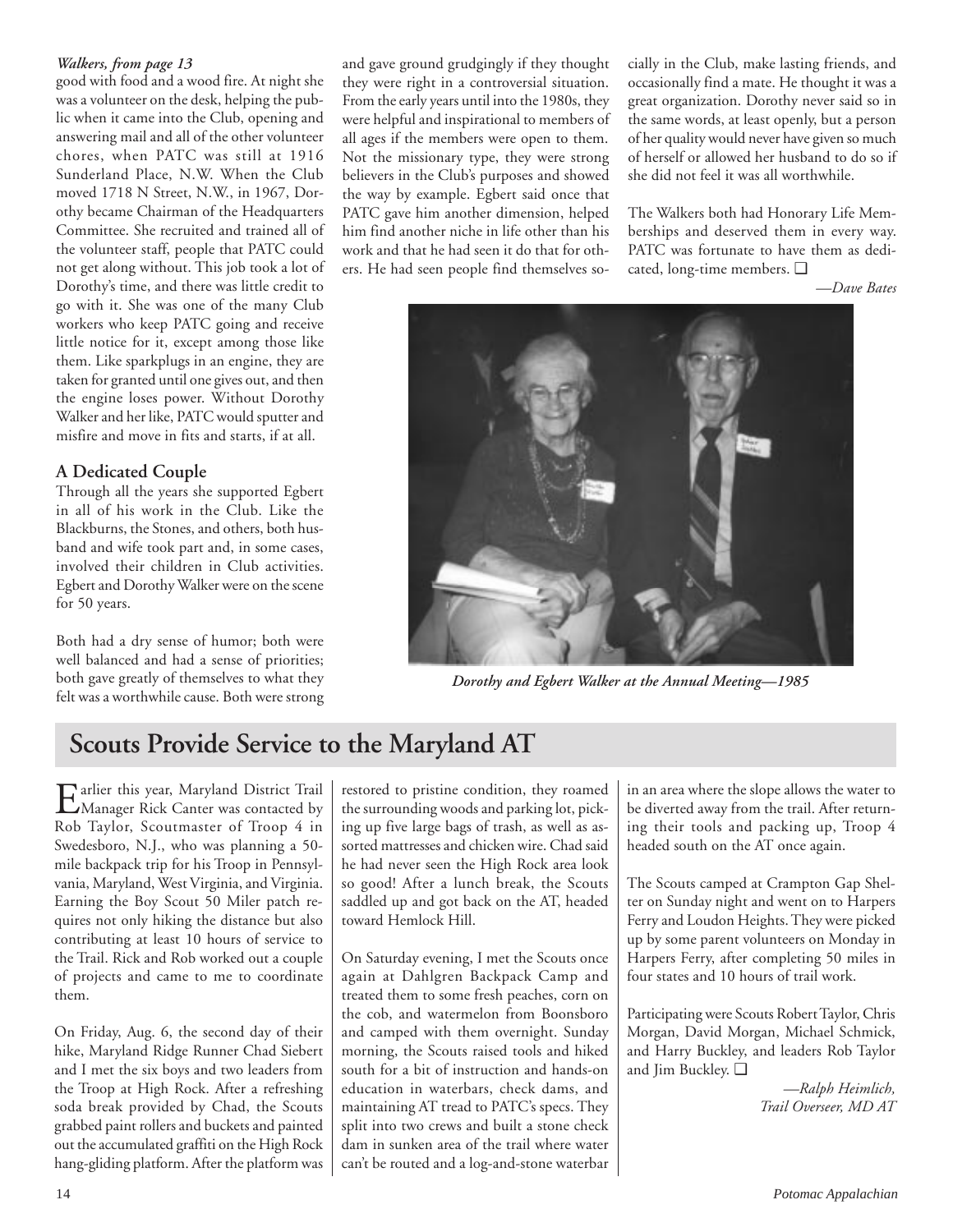## **NEW NOTICES**

**WANTED: NEW INTERNET SERVICES COMMITTEE CHAIRPERSON.** Interested in heading up the Internet Services Committee? Job entails overseeing management of PATC's website and related duties, including some HTML programming and several volunteers. Requirements: previous experience working on a business website, outdoors experience, and PATC membership. Contact Wilson Riley at 703-242-0315, ext. 11.

**CONSERVATION BUYERS WANTED:** PATC's Trail Lands Committee has a need for individuals interested in acquiring wilderness land to help insure the permanent protection of the trails in the PATC system. These private properties would be set aside for either the trail path itself or buffer land naturally preserving the trail environment. The buyer would have the option of placing a cabin on the land for the buyer's use and enjoyment, but the cabin would be sufficiently distant from the trail to insure privacy for both the cabin owner and the trail hiker. Donating a conservation easement over the property would result in the conservation buyer being entitled to take a significant tax deduction, while gaining the satisfaction of contributing to the perpetual preservation of a PATC trail. Inquires should be address to Phil Paschall, PATC Trail Lands Committee, 118 Park St, SE, Vienna, VA 22180.

**THE HOSTEL KNOWN AS "THE PLACE"** needs your help. The hostel is owned and operated by the Damascus United Methodist Church and is in its twenty-fourth consecutive year serving hikers and bikers on the Appalachian Trail, the National Transcontinental Bike Trail, and the Creeper Trail. Until now, donations by the people who stay at "the Place" have been sufficient to pay the operating expenses and for maintenance projects, but permanent repairs to the structure are now crucial, including installation of new vinyl siding at an estimated cost of \$10,000. We are asking for donations for the first time in order to make these necessary repairs. To make a donation to "The Place," make checks payable to the Damascus UMC Hostel, Damascus United Methodist Church, P.O. 348, Damascus, VA 24236-0358.

**LOOKING FOR A MISSING BOOK FROM HIGHACRE:** Highacre House possessed a picture book of Harpers Ferry and the pictures went as far back as the late 1700s. It was a hard cover book, published in 1988, with only a small number printed. The size was around 10x12. It was a private printing, but the name of the lady author or the title of the book escapes us. It was a picture story covering the early and later floods and pictures of the town as it was back in its early founding. There were lots of pictures throughout the 1800s and early 1900s. Whoever took this book away from the cabin is asked to return it, no questions asked. This is a collector's item and is the property of the Potomac Appalachian Trail Club. We ask for your cooperation in this matter.

**PURE MAPLE SYRUP.** PATC Life Member relocated to the Berkshires makes his own. A quart shipped within the USA is \$18.00 and makes a perfect gift. Contact me for a brochure, Tom McCrumm, 755 Watson-Spruce Corner Road, Ashfield, Massachusetts. 01330. 413/628-3268.

**FREE TO GOOD HOME. LARGE FOREST GREEN DOG BACKPACK.** Worn once for fitting by Steve the Trail Dog, co-caretaker of the Jim & Molly Denton Shelter. It didn't fit and was on non-returnable sale from REI. High quality, lots of pockets, quite stylish. Call Jim or Karen Harvey at 540/636-1510.

# **NOTICES NOTICES**

## **VOLUNTEER OPPORTUNITIES**

**JOINED PATC BETWEEN 1950 AND 1980?** Your memories of your early years in the Club are needed in PATC Archives. What was the Club like then? What Club activities were most frequent? Most fun? Any format welcome—e-mail, handwritten, typed. Ask Archivist for a sheet of questions if you need help getting started. INFO: Paula Strain, 301/340-6895 or Archivist; 118 Park Street, SE; Vienna, VA 22180.

**Y2K? NO PROBLEM! 2002 IS THE PROBLEM UNLESS A PATCER WITH SOUND RECORDING EXPERTISE WILL VOLUNTEER ADVICE AND HELP.** 2002 is PATC's 75th anniversary. Archives has tapes of the programs of the 25th and 40th anniversaries, of a concert of the Club's favorite singer, Joe Winn, and of interviews with past presidents of the 1950-1974 period but has nei-.<br>ther the equipment nor the knowledge of how to make them available for the 75th anniversary celebration. If you can help, call Paula Strain, 301/340- 6895 or write Archivist; 118 Park Street, SE; Vienna, VA 22180.

**OVERSEER WANTED FOR BLACK ROCK HUT.** Contact Charlie Graf at cagraf@aol.com for further information.

**MEMBER OF THE ENDOWMENT FUND** needed to assist with six other members, meeting bi-monthly, in managing the Club's \$3 million endowment that provides support for the Club's programs in perpetuity. Appointed by the President and approved by Council. Seeking member with strong financial and/or banking experience who will assist in making decisions affecting the Club's securities. Send resume to Walt President, Hq, Vienna, or e-mail smith, President,<br>wsmith@visuallink.com

**CHAIR, LAND MANAGEMENT COMMITTEE** needed to oversee administration, use, and maintenance of PATC-owned property. In coordination with other committees, recommends to Executive Committee and Council land management policy and appointment of Tract Management Committee Chairs; supervises development of Tract Management Plans; Member of Council. Send resume to Walt Smith, President, Hq, Vienna, or e-mail wsmith @visuallink.com.

**NEEDED: VOLUNTEER COORDINATOR—**a Club member to coordinate volunteer opportunities and place volunteers in jobs. There is currently no placement system to match volunteers with open tasks; you can devise and implement one. No experience needed, just a general understanding of Club activities and a willingness to work. Most work will take place at the headquarters in Vienna. Call Tom Johnson, vice president for volunteerism, at 410/647-8554, or e-mail him at johnts@erols.com.

**DISCOUNTS FOR HIKE LEADERS.** The PATC hikes committee will offer a \$60 discount (or 50% of the tuition, whichever is smaller) on Club-approved wilderness first aid or other applicable training courses to any leader who agrees to lead at least three official Club hikes in the 12 months that follow the training course. So if you have heard about a really terrific training course that might be of benefit to a hike leader, but hesitated to take it because of the cost, this offer might be right down your alley. For details, contact Tom Johnson at 410/647-8554, johnst@erols.com.

**THE SALES OFFICE** is looking for volunteers interested in working from 12:00 until 2:00 on Thursdays and/or Fridays. If interested, please contact the Sales Coordinator, Maureen Estes, by either calling headquarters at 703/242/0693, ext. 19, or by e-mail at patcsales@erols.com.

**NOT INTERESTED IN WORKING OUTDOORS?** PATC has a continuous need for Headquarters Volunteers willing to help out with a variety of tasks — from manning the sales desk in the evening, to providing typing or office support. It takes a lot more than trail workers to keep the Club going! INFO: Wilson Riley (wriley1226@aol.com) 703/242-0693, Ext. 11.

**PATC OVERSEERS** get BIG discounts from the following merchants who support our volunteer pro--Blue Ridge Mountain (Charlottesville/ Tidewater)-20% -Hudson Trail Outfitters (DC Metro Region) 15% -The Trailhouse (Frederick, MD) 15% -Casual Adventures (Arlington, VA) 10% -Campmor (Mail Order via PATC HQ) 10%. Check the back page of the PA for the latest trail, cabin, and shelter overseer opportunities. And all PATC members receive a 10% discount from Blue Ridge Mountain Sports. Be sure to have your membership ID or overseer ID ready when you shop.

**SHENANDOAH MOUNTAIN RESCUE GROUP** (SMRG) is seeking people interested in wilderness search and rescue. New member orientation meetings are held every month at PATC head-quarters. NO EXPERIENCE IS NECESSARY. INFO: SMRG Operations 703/255-5034, then press #5.

**TOOL ROOM VOLUNTEERS NEEDED** to help sharpen and maintain tools at PATC Headquarters. INFO: Pete Gatje 703/242-0693 x13.

# **HIKING VACATIONS**

**COSTA RICA?** PATC members Tom and Steve Johnson (Los Dos Hermanos) will be leading another trip to the fabled land of jungles and volcanoes in February 2000 (theY2K Trip). A few spots still remain for this limited-edition boutique tour, but call soon for info/reservations - locally, Tom at 410/ 647-8554 (johnts@erols.com) and distantly Steve at SJohnson151@compuserve.com or johnsos@ clemson.edu.

**HIKE THE ARCHAEOLOGICAL TREASURES** of Turkey's Aegean and Mediterranean Coastline with AMC group April 23-May 11, 2000. For prospectus, send self-addressed, stamped envelope to trip leader and long-time PATC member, Donald Erbe, 129 Main St (B-11), Cornwall, NY, 12518 (fax 914-534- 2368).

## **MISCELLANEOUS**

**FREE FIREWOOD!** —Available at Highacre. Anyone willing to come and haul any or all of the cut wood from the grounds around the house can have it for free. Necessary to let me know one week ahead of time. Call Pat Fankhauser, 703/242- 0693, Ext. 17.

# **LOST AND FOUND**

**FOUND.** Flashlight found at Fowler Hollow Shelter<br>on Tuscarora. INFO: Keith Daly, 304/229-0110.

Notices are published free of charge for PATC members only. PATC cannot vouch for any of the advertised items. No commercial advertisement or personal notices unrelated to hiking will be accepted. Deadline for inclusion is the first day of the month preceding issuance of the newsletter. Notices will be run for 3 months unless we are otherwise advised.

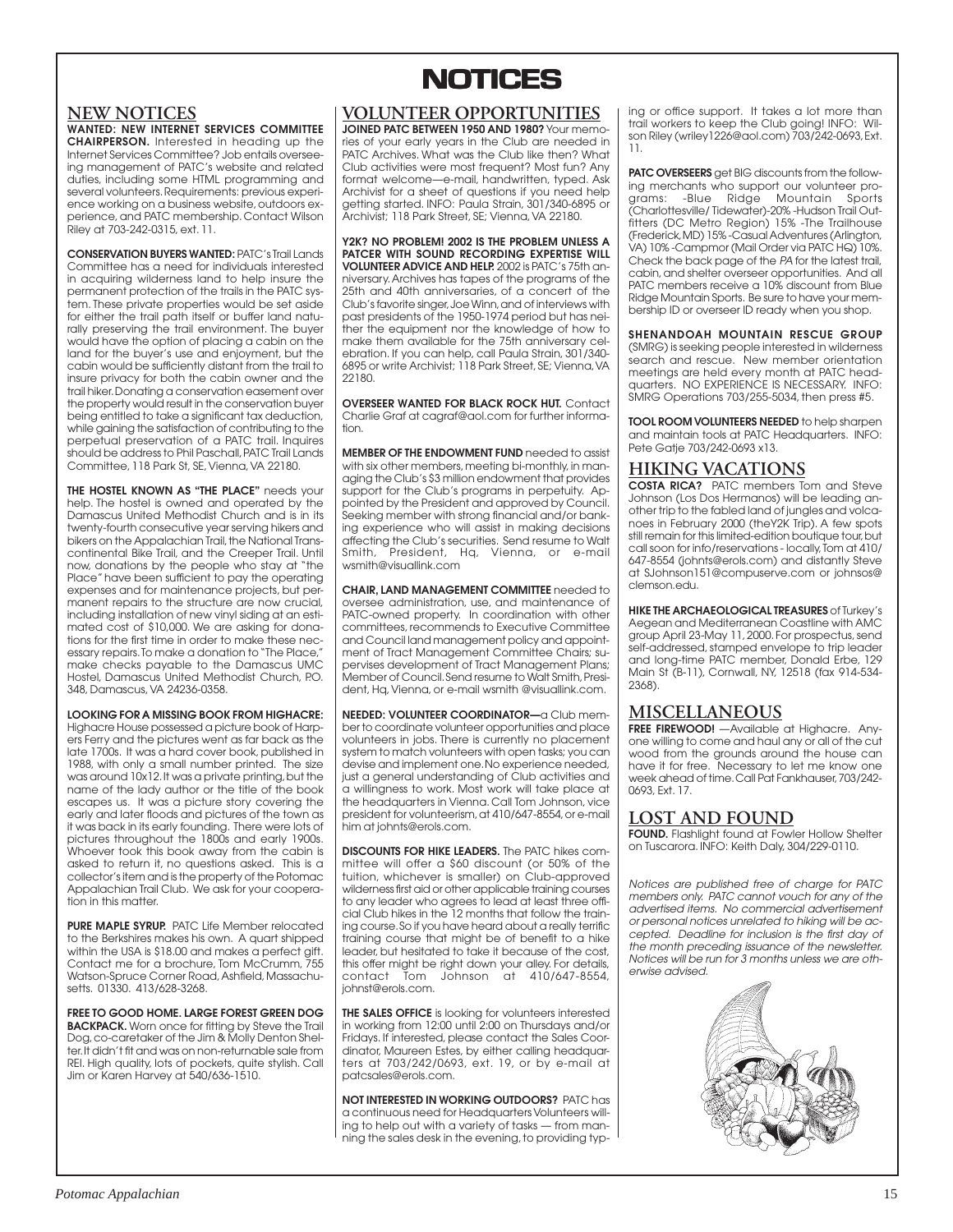# **Happy Thanksgiving**



# **Mike Karpie's Outdoor Photo Tips**

# **Composition, Part One: Depth**

One of the greatest challenges in photography is to effectively capture a three-dimensional scene to a two-dimensional picture. There are several simple techniques for adding depth to your photos.

- **Natural Framing:** Use foreground objects to provide a natural frame for your scene. Nearby trees work well when you are photographing a panoramic vista.
- **Depth of field:** This technique is possible with cameras that have manual control over aperture settings. Choose a wide opening to blur out the background and focus all attention on your subject.
- **Side-lighting:** When your scene is lit from the side the texture and shape of its elements become accentuated, thereby adding a feeling of depth.

Several photos illustrating these techniques can be found at: http://www. geocities.com/ Yosemite/Trails/ 5633/More.html



Finally, before you take the photo, close one eye and survey the scene. Does it look as dynamic as before? Closing one eye gives us a preview of how our scene will look on paper. Many scenes lose their appeal when transformed to two dimensions. Next Month: Shooting People (with a camera).

*—Michael Karpie*



# *Walt's Notes, from page 3*

take place at the Blackburn Trail Center and elsewhere, I conclude that in a sense we are beginning to develop "community camps."

The food and farm camps "might not be organized at first," wrote MacKaye. "They would come as a later development...here in the same spirit of cooperation and well ordered action the food and crops consumed in the outdoor living would as far as practicable be sown and harvested...it would provide one definite avenue of experiment in getting 'back to the land'...the camp community is a sanctuary and a refuge from the scramble of every-day w¡orldly commercial life." We have not been growing crops on PATC owned land for consumption by hikers. However, we have been experimenting with "getting back to the land"; I refer readers to the articles on Tulip Tree Cabin found in the June and August issues of the *PA*. In the future, should some members wish to "get back to the land" in Shaver Hollow, it would be perhaps a small step forward from using the natural resources for constructing a cabin to using the natural resources for other purposes.

# **The PATC Vision**

The Council has been working on goals for the future. Hopefully these goals will reflect the services and facilities you feel you need in order to enjoy the refuge from the "beehive city." I encourage your communications on the Club's vision and goals for the future. I encourage your participation in the development of our future history.

# **Our History in the Library and Archives**

The history of PATC is contained in documents, publications, artifacts, and photographs that are maintained in the library and archives on the second floor of the Headquarters building in Vienna. The building renovation plans being considered by the Council will make the area more accessible and comfortable for use in the future. The library and archives are visited occasionally by members. I am aware of one person who came to the archives one day to find out what their deceased family member did when volunteering in a PATC leadership position. The membership can thank past archivists and librarians who have taken the time to organize our history so that it will be available when we do need it.

# **Thank You, Paula**

Paula Strain has resigned her position as PATC's Archivist/Librarian after spending many hours over the years converting the library from a reader's to a reference library and organizing the multitude of material in the archives. Paula is being replaced by Carol Niedzialek, and we are grateful that Carol, who has experience in the position, has volunteered to assume the responsibility.

Since Paula has been in the position, you may have seen her notices in the *PA* that requested volunteers for sorting out old photographs, among other tasks. Of course this meant that if you needed an old photograph to go with a future newsletter article, then you knew where you could find one or any other material concerning PATC's past. However, Paula was not content to just sit there and wait for the history to come to her; she diligently sent memos to those of us in leadership positions. The memos reminded us of the importance of forwarding copies of annual reports, chapter newsletters, and the like so that our history might be effectively compiled, enabling future generations to discover what we were all about. Paula continued to provide the same degree of dedication to the task at hand as she had during all of her forty-three years of volunteer service to the Club, including while being President, from 1970 through 1971. Paula, we salute you, and we thank you!

See you on the trail,

Walt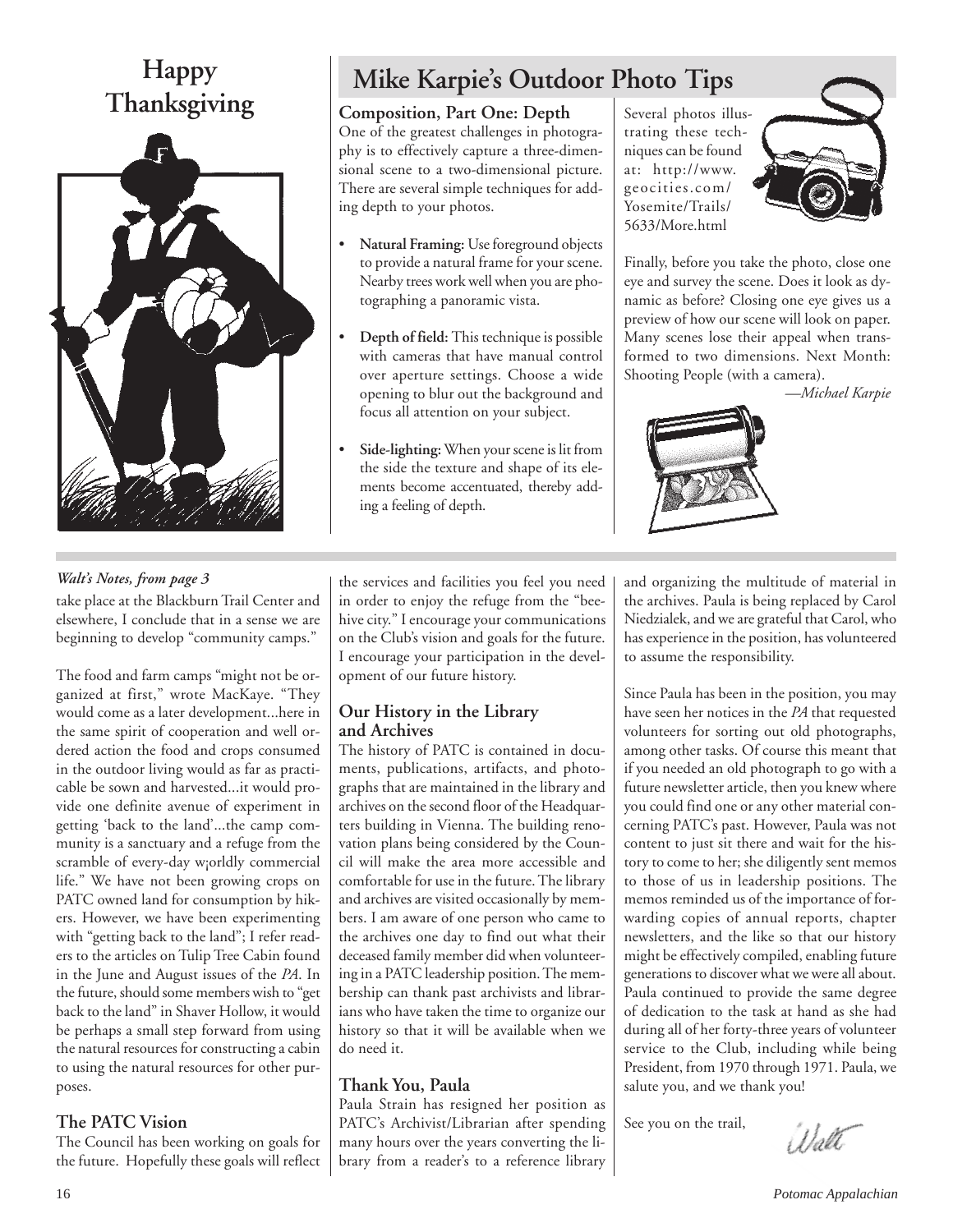## *Online, from page 3*

With approval, the site expanded dramatically. I scoured Headquarters for written material about the Club. What wasn't available in type I created from memory. My three years as Supervisor of Trails provided an intimate familiarity with the Club. I sent information to Stephen Johns on a daily basis, and, every day, he faithfully posted the new information and updates. At the end of the first year, we were receiving about 450 visits a week. I was thrilled. Somehow, some way, people were finding our Club website.

# **Hewlett Packard to the Rescue**

As the site entered its second year in 1996, no funding was forthcoming from the Club, and, to make matters worse, the scanner I had been secretly using during lunch hours was suddenly moved to another office—a disaster of extraordinary proportions. At the time, scanners were not cheap. The Hewlett-Packard 2C 24-bit scanner I had been using had cost BBN over \$1,000. How in the world could I continue to expand the site without adding photographs? The answer came with a visit to the Hewlett-Packard website. Through a special program for schools and non-profit organizations, HP was offering free equipment provided the cause was justifiable. I set to work composing a letter to the program director with support and interest from the local HP office in Rockville, Maryland. Two months later, a large box appeared at Club headquarters. HP considered the PATC cause worthy and awarded the Club a new 30-bit 4C scanner. (To this day, I still say, "Thank you HP—you saved our site.") 1996 was a big year for the website in other ways.

# **Surprise, a Coveted Award**

Awards started to roll in from different organizations, and an article I wrote about the site appeared in Internet World Magazine. However, the biggest surprise was yet to come. Towards the end of 1996, PATC was selected as a semifinalist for a National Information Infrastructure Award (now Global Information Infrastructure Award at http:// www.gii.com/). The GII Awards, a non-partisan and independent initiative, recognize champions from all industries and sectors of society who use the Internet and network technology to produce amazing results. Vice President Al Gore has cited the Awards program itself as "an innovation that is vital to our country's future." In eleven categories, GII Awards go to individuals, businesses, and organizations that are using the information superhighway in collaborative, innovative, and results-oriented ways. PATC was one of ten organizations in its "community" category to achieve this distinction in 1996.

# **The Website Expands**

Many new services were added to the site that year—with the emphasis on the word "FREE". Our Trails Forum emerged in early 1996. I was also able to "win" free List Service from Lsoft. A new Guestbook appeared on the PATC site. Things were on a roll. By the end of 1996, the PATC site was receiving about 900 visits a week. My goal was to reach 1,000.

By 1997, the business world was finally discovering electronic mail, and AOL was finally providing a portal to the Internet, in fact, advertising itself as "the" portal to the Internet. (As an interesting side note, my job prior to BBN found me at a local consulting firm on Westwood Center Drive in Tysons Corner. We were on the fourth floor, and the company that was to become AOL was located on the second. On more than one occasion, I managed to beat Steve Case to the cellophanewrapped pizza in the vending machine on the second floor....)

# *In 1995, PATC was the second trail club website on the Internet*

By mid-year, I had located an inexpensive Internet hosting company and decided to seek funding to move the PATC site to an official provider. Fortunately, by this time, enough Council members were aware of the Internet that the proposal sailed through on a majority vote. In fact, the website was starting to regularly feed volunteers into Club projects, and our Internet membership forms started appearing on a regular basis at Club Headquarters. In 1997 I was also able to locate a provider willing to give PATC a free online store that would allow visitors to submit secure online orders to the Club. Unfortunately, this idea met with serious resistance from the Club and is still in discussion. Content continued to expand, with the addition of excerpts from early issues of PATC's newsletter, which at the time was called, *The Bulletin.* Site visitorship had climbed to about 1,800 visits a week by the end of 1997.

Since that time, I have continued to expand content and broaden the site into what it is today. For a couple of years, I had excellent support from an Assistant Webmaster, Mike Ritoli, who left that position about a year ago. Today, I receive regular help from Amy Skowronek, who faithfully formats the Club schedule of events every month. Elements of the Club have also picked up responsibility for their individual web pages. The Shenandoah Mountain Rescue Group and Mountaineering Section now maintain their own pages, and three of PATC's five chapters update their information on a regular basis. Another benchmark was established in December 1998 when PATC finally acquired its own domain, "PATC.NET". And the online store? Hopefully, by the time you read this, PATC's new online store will finally be active, after crossing many additional hurdles. And site visitation? We now receive over 4,000 visits a week to the main PATC website and even more visits to the interactive Trails Forum. PATC's "Members Only" e-mail list now has around 120 members who receive special mailings from the Club on news and events, and another 108 enjoy the public List Service offered through LSoft. The website now accounts for about 38% of PATC's new members and over 40% of its point of purchase sales.

# **Farewell from your Webmaster**

But all good things must come to an end. After five years working on the PATC site, I will be stepping aside as Club Webmaster so that someone new can take the site to even greater heights. It's been a great honor to develop the PATC website into what it is today. I've had many interesting experiences and challenges, but on whole it's been a totally worthwhile endeavor and a contribution I enjoyed making to the Club. I'd like to thank the Club for the opportunity to serve in this position and formalize it into what it is today, and I'd like to thank all of you for your support, interest, and kind words. Perhaps the satisfaction I've gotten out of running the PATC site could best be summed up in one of the Guestbook entries posted to our site by Steve Hoey of Maryland. "As a member of the AT Conference I am looking to join a local club and was directed to PATC. Your web site is fantastic and very informative. Keep up the good work."

Mission accomplished. ❑

*—Andy Hiltz*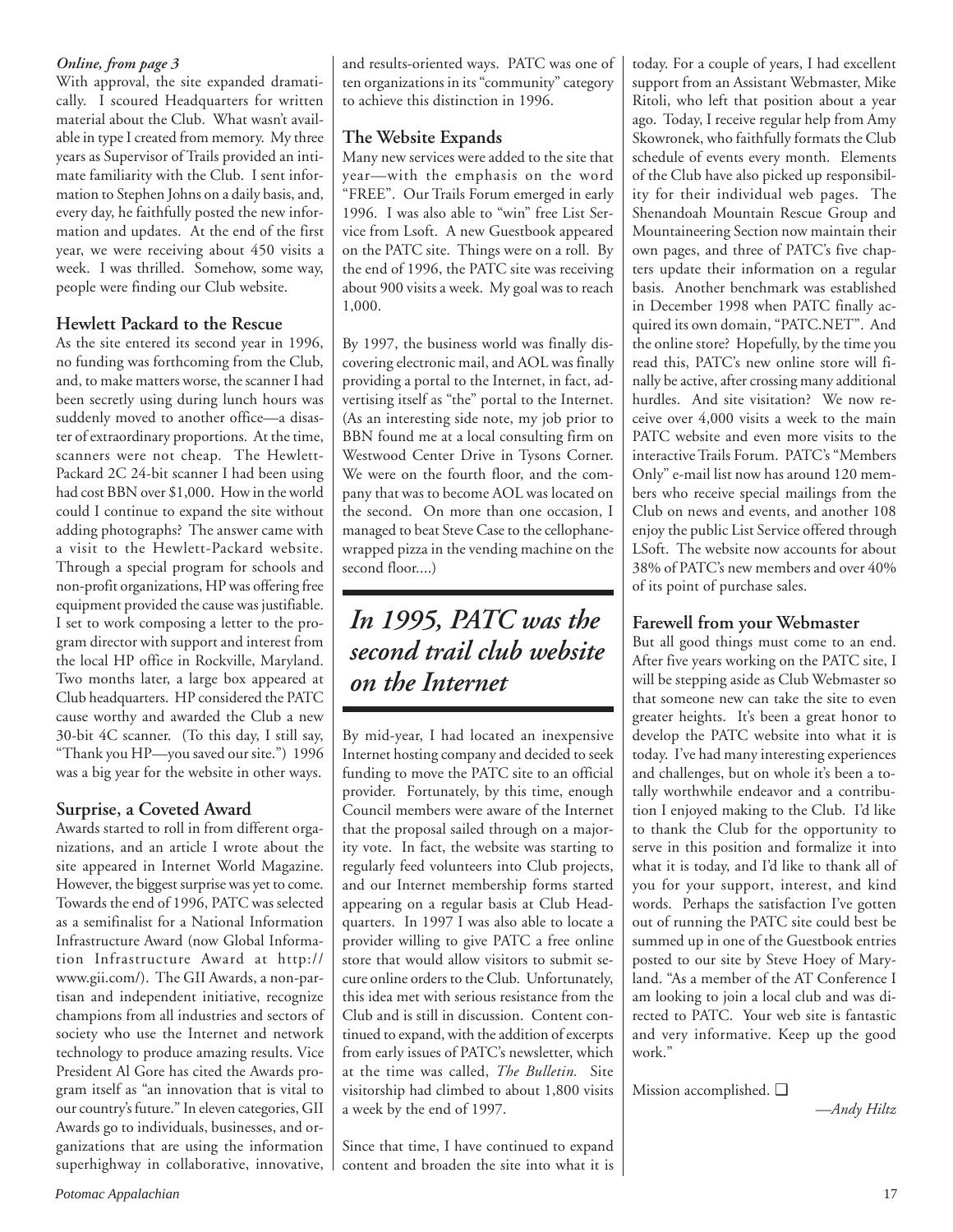# **Trailhead**

Sorely needed rain arrived in September<br>thanks to two hurricanes and a cold front. While coastal areas east of PATC territory received high winds and heavy rains, most trail areas received light, continuous rain, and wind damage was a minimum. The springs were rejuvenated, and the risk of fire from the dry summer has been reduced. The exciting season of fall foliage is here and what better time to check your trails for blowdowns and clogged drains.

The past several months have seen a lot of activity by our regular trail crews, special summer trail crews, and trail workshops. Because of the mild summer storm season, these crews were able to focus on needed trail improvements as opposed to repairing storm damage. During the district managers' meeting in September, Pete Gatje, Supervisor of Trails, commented on the outstanding condition of PATC trails and asked the district managers to pass on his thanks to overseers.

# **SNP North District Workshop**

George Walters reported that the 12th Annual North District Trails Workshop was a great success. The weather was perfect, the chow served up by the Aulthouse family was excellent, and there was lots of laughter around the crew's evening campfire in Mathews Arm campground. Thirty PATCers and park rangers participated, and several hundred hours of good trail work were performed on the AT near Pass Mountain and on the Thornton River Trail. Special thanks go out to Bernie Stalmann, Kerry Snow, John McCrea, Pete Gatje, and Heidi Forrest who served as instructors for the Club and to SNP staff Shawn Green, Don Harvey, C.T. Campbell, Roger Dovel, Charles Rudacille, and Mike Montgomery. Thanks folks! By the way, Pete Gatje flew in from Cincinnati two days before the workshop having served proudly in grandfather duty for triplets.

On the following weekend, the North District Hoodlums completed waterbar work on the Pass Mountain AT, removed hurricane blowdowns on several trail sections, and installed scores of check dams on the Hogback Spring Trail. And yes, another evening campfire provided the backdrop for a traditional Appalachian dinner of turkey, stuffing, greens, and corn for the crew at Indian Run Hut.

# **Charlottesville X Three**

Twelve people showed up for the Charlottesville Chapter's monthly work trip on September 25th and divided themselves into three crews. One crew cut three large blowdowns on the first 0.7 miles of the Rocky Mountain - Brown Mountain Trail and then took out four large blowdowns on the Rocky Mountain Run Trail. The largest, a living 14 inch diameter oak, was quite a challenge for the handsaws, required because the trail is in a designated wilderness area. The freebie wedge obtained by Lois Mansfield at the District Managers' meeting the previous Wednesday night proved to be indispensable. All of these blowdowns occurred in the last month. Another crew cleaned water bars, cut two blowdowns, and cut back vegetation on the AT north from Beagle Gap over Calf Mountain. The third crew worked on the Furnace Mountain Trail up to the Summit Trail and removed a dozen or more blowdowns, all but one a pine. They also cleaned water bars and clipped back laurel and blueberry bushes.

# **Mid Atlantic Helps PATC**

Josh Adams and Joe LaRue led a crew of nine as the ATC Mid Atlantic Crew attacked a badly eroded section of the AT in the vicinity of Crescent Rocks in Northern Virginia (PATC Map 7). The section suffered a forest fire a number of years ago that advanced normal trail erosion exposing rocks and channeling the water. Hustling large rocks and some serious pick mattock and rock bar work resulted in the installation of 69 check dams, 21 water bars, and 20 steps during the 23-27 September visit. Eleven PATC walk-ons and a couple southbound through-hikers contributed a day's worth of sweat helping the crew. The crew enjoyed a much appreciated invite to a pig roast at Blackburn Trail Center on Saturday evening where they met a lot of PATCers including President Walt Smith. A small payback for the hard work says Chris Brunton, district manager for this section. Chris also invites hikers to check out the work. You probably won't recognize the trail if you have hiked it recently.

# **Blue And White Continues Rehab**

The Blue and White Crew returned (again) to their AT rehab project near the Dean Mt Road. They found the outsloping tread they constructed in August held up well to the tropical rains of early September (all mineral soil accounted for). The project continued with the removal of some dilapidated checkdams, and the installation of large locust waterbars (no place to build grade dips, Wil). The Crew projects an October finish date for the project, and will move northward next season (Thornton Gap by 2005!). On Saturday evening, the Blue and Whites joined Central District Trail Supervisor C.T. Campbell at the Page Methodist Church in Luray, for an all-you-can-eat chicken-fried steak dinner (Steve Paull was forced to wear elastic-waistband pants for the rest of the weekend). Sunday found the Crew huffing and puffing up Sam's Ridge and Broad Hollow trails, clearing storm-dropped deadfalls with crosscut saws.

# **Cellular Tower Update**

Opponents of Bell Atlantic cellular towers in Rock Creek Park are closer to losing their *See Trailhead, page 19*



18 *Potomac Appalachian*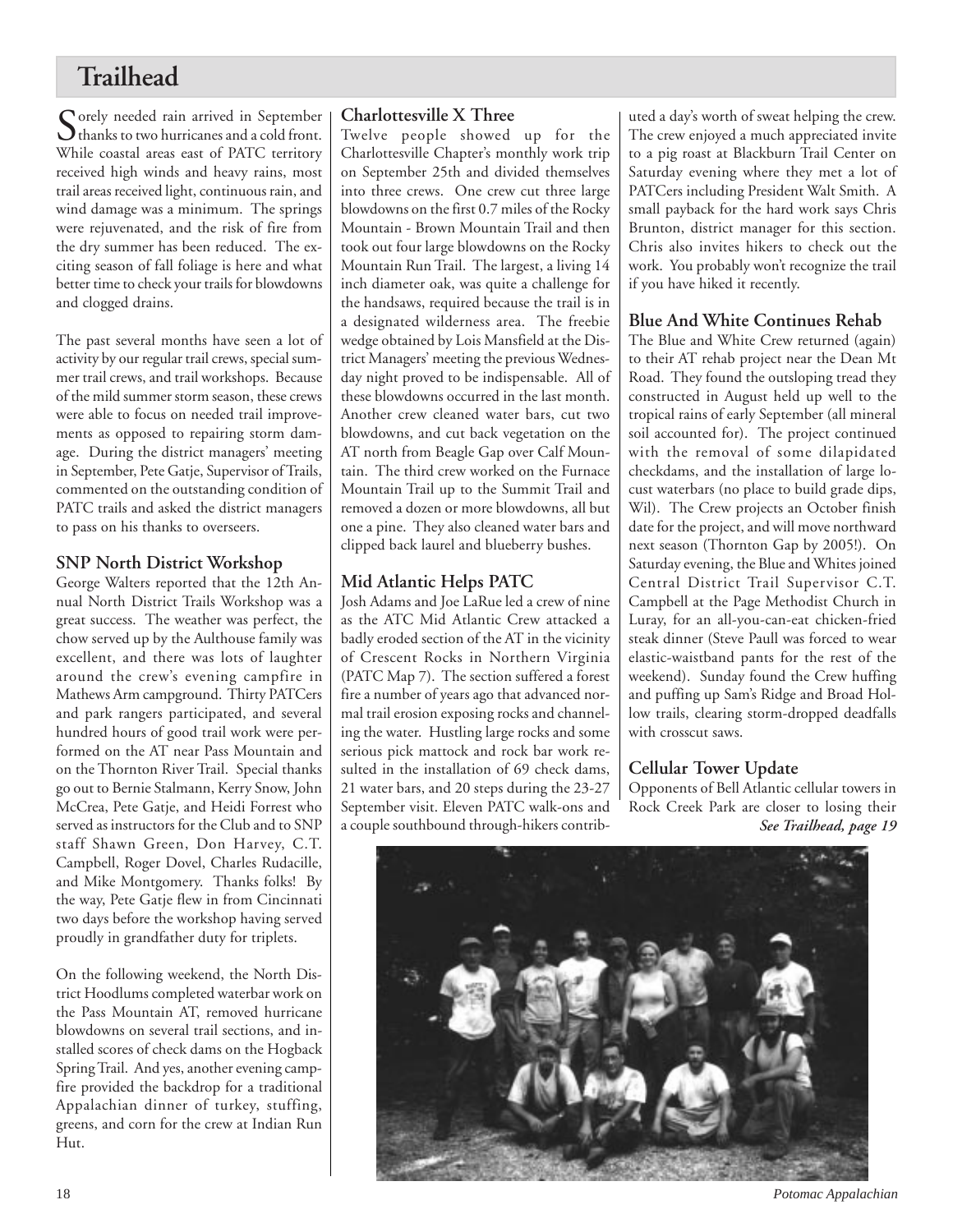## *Trailhead, from page 18*

battle to block erection of the towers at two locations in the park. A legislative rider inserted into a District of Columbia appropriations bill on Capitol Hill has survived and is included in final legislation sent to President Clinton for his consideration. The rider, attached by Senate Minority Leader Thomas Daschle, essentially overrides local authorities regarding the towers and compels the park service to allow them to be installed. The rider stayed in the bill despite opposition from some key Republican leaders such as Senate Majority Leader Trent Lott.

President Clinton has vowed to veto the bill for a variety of unrelated reasons, making it possible the measure could be dropped in subsequent negotiations over the D.C. bill. However, it's survival the first time around indicates the rider has muscle. By the time this item is published in November it is likely a final D.C. bill will have been signed into law and a resolution on the cellular towers will be known. The park service, meanwhile, has been preparing to comply.

# **A Little Cleanup First**

The Rock Creek Park trail crew took a hiatus from trail work on Sept. 18 and joined with the International Inter-coastal Cleanup to pick up trash along the banks of Rock Creek Park. Those attending included regulars Walter Wells, David Holton, and Frank Webert and D.C. trail overseers Trip Reid and Jack Magarell. Overall, a dozen PATC members helped with the effort, which removed dozens of bags of trash from the park. While backs were spared from the labor-intensive projects of recent months, several members initially groused we weren't spending our time working on the never-ending list of tread projects. We made up for it in October, however, by finishing crib work at a large erosion-prone section of trail in Glover-Archbold Park.

# **Meadows Now Has Meadows**

Pat Fankhauser, PATC Cabin Coordinator, asked the Cadillac Crew to reopen an old loop trail behind Meadows Cabin near Syria, Va. On the weekend of September 11/12, the crew quickly cleared and blazed the one mile plus loop trail and found there was time to do more. Guided by Pat, the crew removed old fences, brambles, and encroaching trees in the immediate vicinity of the cabin; opened a view down the valley; and pruned some trees. Pat commented the cabin now had the open feeling it used to have. After a hard day's work on Saturday, John Spies provided his version of spaghetti and meatballs that really restored crew energy. A few days after the trip, a plaintive e-mail from crewmember Raelee Hines promised never to clear brush in shorts when there is poison ivy within a mile of the work site.

## **Interested In Being an Overseer?**

As the trail maintenance season winds down, there is always some turnover in overseer positions (see back cover of this publication). New overseers are generally appointed by the district managers, but some trail districts rarely advertise for new overseers. Usually these are districts that have active work crews, and the new overseers often come from their ranks.

Other trail districts just seem to have an ample supply of volunteers. If there is an area that you are interested in but don't see advertising for overseers, find out who the district manager is. There is a listing in the Overseer Handbook, which is available on the PATC web site or at HQ, or ask someone in the Trails organization.

The next step is to contact the district manager to inquire about opportunities for trail work. Although there might not be any overseer slots open, there is often a need to provide assistance or fill in for another overseer who might be temporarily out of action. Ask if there are any crew projects or work trips coming up at the district level.

If time passes and you haven't heard anything, get back in touch, since messages and telephone numbers often have a way of getting lost. Persistence and enthusiasm will generally pay off in the long run. Happy Trails !

Please send any interesting tale, technical advice, individual or group accomplishments, and trail maintenance questions to Trailhead, c/o Jon Rindt, 621 Skyline Forest Drive, Front Royal, VA 22630 or to jkrindt@erols.com. ❑

# **Volunteers - Appointed September 28, 1999**

# **Trail Overseers**

Jack Longstreet AT - US 30 to PA223 Robin Laskowski [Co-overseer] AT - Jarman Gap to Beagle Gap Randal Carlson [Co-overseer] AT - Jarman Gap to Beagle Gap<br>Liz & Mike Ritoli [Co-overseer] AT - Skyland Stables to Timber ] Thorburn Reid Battery Kemble Trail Jim Finucane Cabin John Trail

AT - Davenport Meadow to Dick's Dome AT - Skyland Stables to Timber Hollow Overlook Patricia Meeks [Co-overseer] Potomac Heritage - Donaldson Run to Gulf Branch Emily Faker [Co-overseer] Potomac Heritage - Donaldson Run to Gulf Branch<br>John Tagert [Co-overseer] Potomac Heritage - Windy Run to Donaldson Run Potomac Heritage - Windy Run to Donaldson Run Stefan Neumeister [Co-overseer] Bull Run Occoquan - White Garage to Wolf Run Shoals Road Dennis & BJ Freeman Valley Trail - Boulder Bridge to Military Road Pinehurst Branch Trail - Oregon Avenue to Western Avenue George Meek Dickey Ridge Trail - Front Royal Entrance to MP 2.1 Walter "Tilly" Smith White Oak Trail - Skyline Drive to Waterfall Viewpoint Rocky Mountain Run Trail

# **ARE YOU MOVING?!!**

Did you know that the Post Office charges PATC 50 cents every time they let us know a member has moved? You can help save money and get information to you faster just by telling us yourself.

Please fill out the following form and mail it to 118 Park Street, S.E., Vienna VA 22180-4609. You can also call Pat Fankhauser at 703/242-0693 or e-mail her at pfankh@erols.com.

<u> 1968 - 1969 - 1969 - 1969 - 1969 - 1969 - 1969 - 1969 - 1969 - 1969 - 1969 - 1969 - 1969 - 1969 - 1969 - 196</u>

Name:\_\_\_\_\_\_\_\_\_\_\_\_\_\_\_\_\_\_\_\_\_\_\_\_\_\_\_\_\_\_\_\_\_\_\_\_\_\_\_\_\_\_\_\_\_\_\_\_\_\_\_\_\_\_\_\_\_

Effective date of New Address:

Old Address:\_\_\_\_\_\_\_\_\_\_\_\_\_\_\_\_\_\_\_\_\_\_\_\_\_\_\_\_\_\_\_\_\_\_\_\_\_\_\_\_\_\_\_\_\_\_\_\_\_\_\_\_ New Address:\_\_\_\_\_\_\_\_\_\_\_\_\_\_\_\_\_\_\_\_\_\_\_\_\_\_\_\_\_\_\_\_\_\_\_\_\_\_\_\_\_\_\_\_\_\_\_\_\_\_\_

New Phone Number: \_\_\_\_\_\_\_\_\_\_\_\_\_\_\_\_\_\_\_\_\_\_\_\_\_\_\_\_\_\_\_\_\_\_\_\_\_\_\_\_\_\_\_\_